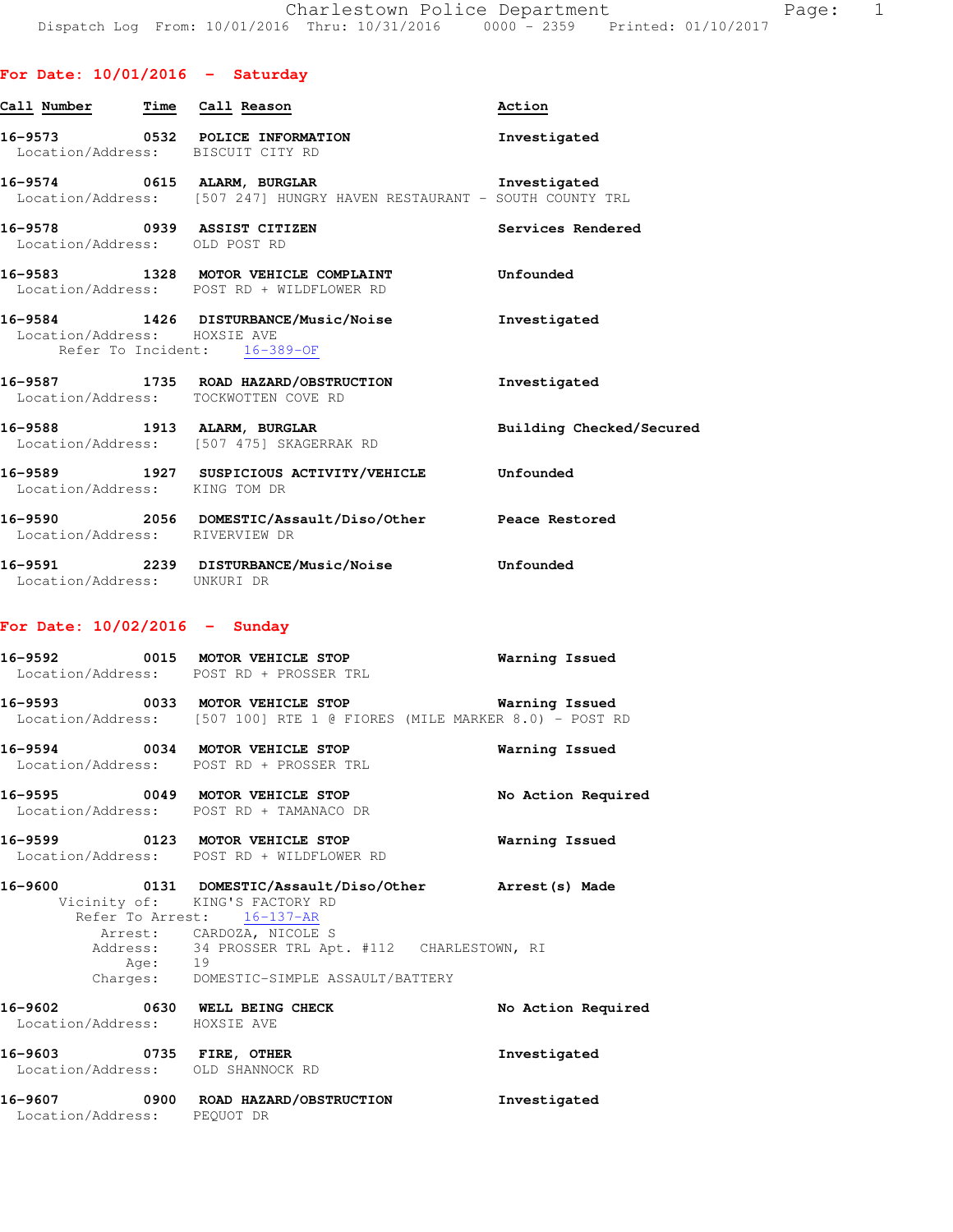| Location/Address: HOXSIE AVE    | 16-9609 0938 FOLLOW-UP INVESTIGATION Thvestigated                                                                                                 |                          |
|---------------------------------|---------------------------------------------------------------------------------------------------------------------------------------------------|--------------------------|
|                                 | Refer To Incident: 16-389-OF                                                                                                                      |                          |
|                                 | 16-9610 1157 MOTOR VEHICLE STOP <b>16-9610 Warning Issued</b><br>Location/Address: [507 303] RTE 1 @ SOUTH SHORE MENTAL HEALTH (MM 9.0) - POST RD |                          |
|                                 | 16-9612 1327 ROAD HAZARD/OBSTRUCTION Taken/Refered to Other A<br>Location/Address: [507 413] HILLTOP DR                                           |                          |
|                                 | 16-9613 1459 OFFICER WANTED<br>Location/Address: [507 642] CHARLESTOWN POLICE DEPARTMENT - OLD POST RD                                            |                          |
|                                 | 16-9614 1523 ALARM, BURGLAR<br>Location/Address: KLONDIKE RD                                                                                      | Building Checked/Secured |
| Location/Address: LAURI DR      | 16-9615 1847 MISSING PERSON Taken to Family/Guardian<br>Refer To Incident: 16-390-OF                                                              |                          |
|                                 | 16-9617 2023 MOTOR VEHICLE COMPLAINT Could Not Locate<br>Location/Address: [507 258] RTE 1 @ SOUTH KINGSTOWN LINE (MM 11.4) - POST RD             |                          |
| For Date: $10/03/2016$ - Monday |                                                                                                                                                   |                          |
|                                 | 16-9623 0027 MOTOR VEHICLE STOP 6 Warning Issued<br>Location/Address: SHANNOCK RD + COLUMBIA HEIGHTS RD                                           |                          |
|                                 | 16-9629 0057 SUSPICIOUS ACTIVITY/VEHICLE Thvestigated<br>Location/Address: [507 31] BLUE SHUTTERS BEACH - EAST BEACH RD                           |                          |
|                                 | 16-9630 0116 MOTOR VEHICLE STOP Citation Issued<br>Location/Address: SK LINE - POST RD                                                            |                          |
|                                 | 16-9632 0135 MOTOR VEHICLE STOP<br>Location/Address: POST RD + SCHOOLHOUSE POND RD                                                                | <b>Warning Issued</b>    |
|                                 | 16-9640 0239 MOTOR VEHICLE STOP<br>Location/Address: [507 29] ARROWHEAD DENTAL - SOUTH COUNTY TRL                                                 | Citation Issued          |
|                                 | 16-9643 0527 MOTOR VEHICLE STOP Citation Issued<br>Location/Address: SK LINE - POST RD                                                            |                          |
| 16-9644 0604 ALARM, FIRE        | Location/Address: OLD SHANNOCK RD                                                                                                                 | <b>False Alarm</b>       |
| 16-9645 0628 MVA - Minor        | Location/Address: SOUTH COUNTY TRL<br>Refer To Accident: 16-143-AC                                                                                | Investigated             |
|                                 | 16-9647 0714 SUSPICIOUS ACTIVITY/VEHICLE Building Checked/Secured<br>Location/Address: CHARLESTOWN BEACH RD                                       |                          |
|                                 | 16-9649 0838 MVA - Minor<br>Location/Address: POST RD + ROSS HILL RD<br>Refer To Accident: 16-144-AC                                              | Investigated             |
| Location/Address: CROSSPATCH RD | 16-9650 1030 POLICE INFORMATION                                                                                                                   | Services Rendered        |
| Location/Address: ROSS HILL RD  | 16-9652 1214 FOLLOW-UP INVESTIGATION                                                                                                              | Citation Issued          |
| Location/Address: LAUREL RD     | 16-9654 1426 ASSIST OTHER POLICE DEPT                                                                                                             | Unfounded                |
|                                 | 16-9656 1621 ASSIST OTHER AGENCY Services Rendered<br>Location/Address: [507 1] CHARLESTOWN TOWN HALL - SOUTH COUNTY TRL                          |                          |
|                                 | 16-9657 1727 ROAD HAZARD/OBSTRUCTION                                                                                                              | Investigated             |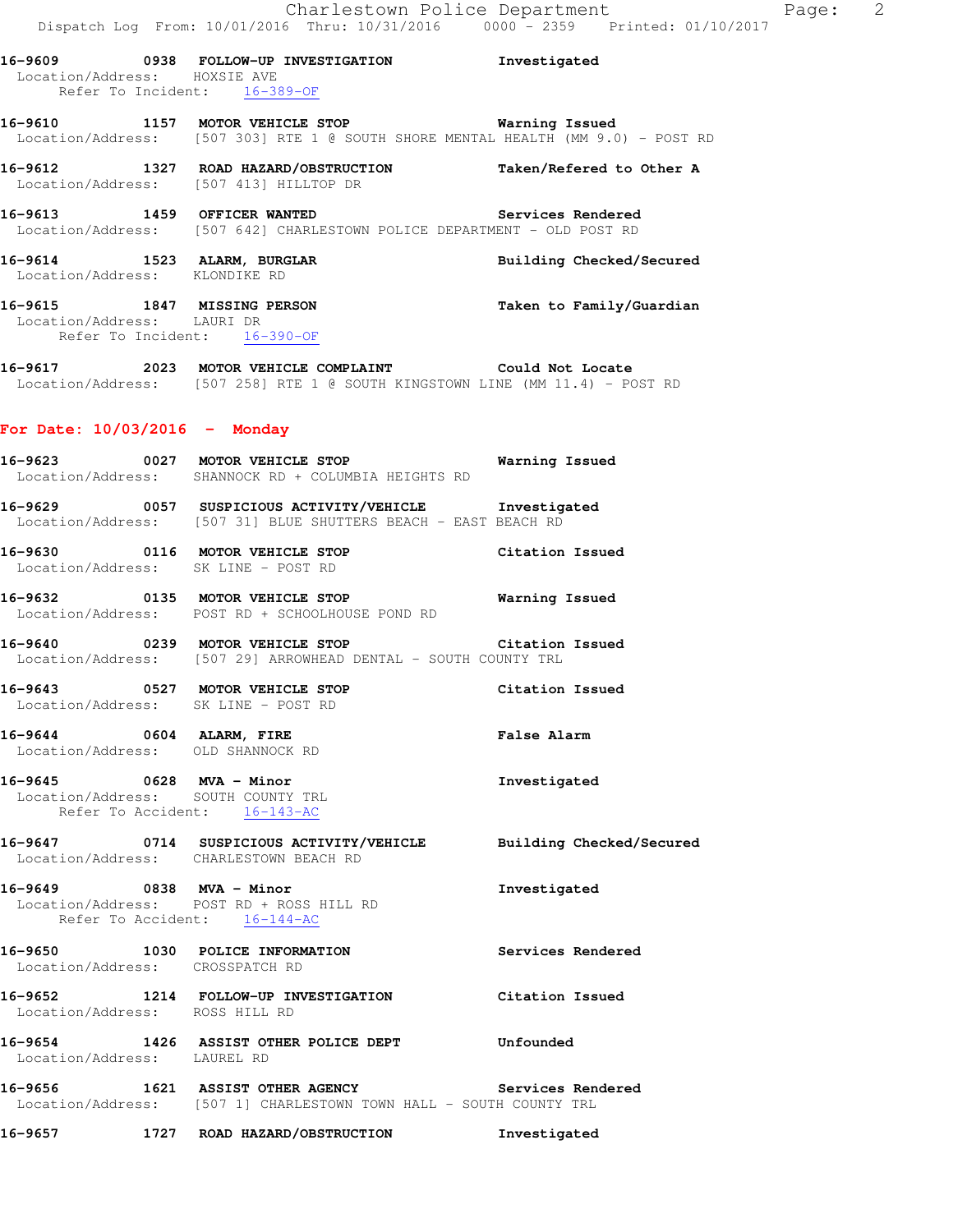Location/Address: POST RD + EAST BEACH RD

| 16-9659           | 1909 |  |                     | ROAD HAZARD/OBSTRUCTION | Removed Hazard |  |
|-------------------|------|--|---------------------|-------------------------|----------------|--|
| Location/Address: |      |  | POST RD + NARROW IN |                         |                |  |

**16-9661 2026 OFFICER WANTED Investigated**  Location/Address: [507 642] CHARLESTOWN POLICE DEPARTMENT - OLD POST RD Refer To Incident: 16-391-OF

**16-9664 2336 MOTOR VEHICLE STOP Warning Issued**  Location/Address: [507 38] CHARLESTOWN POST OFFICE - OLD POST RD

# **For Date: 10/04/2016 - Tuesday**

| 16-9670           | 0007 |  | MOTOR VEHICLE STOP |                                                 |  |  | Citation Issued |
|-------------------|------|--|--------------------|-------------------------------------------------|--|--|-----------------|
| Location/Address: |      |  |                    | [507 45] RIPPY'S LIOUOR MART - SOUTH COUNTY TRL |  |  |                 |

- **16-9675 0108 ALARM, BURGLAR Investigated**  Location/Address: OLD POST RD
- **16-9681 0323 MOTOR VEHICLE STOP Warning Issued**  Location/Address: POST RD + KING'S FACTORY RD
- **16-9684 0437 MOTOR VEHICLE STOP Warning Issued**  Location/Address: POST RD + CROSS MILLS RD
- **16-9685 0506 TRAFFIC CONTROL Services Rendered**  Location/Address: POST RD + SCHOOLHOUSE POND RD
- **16-9686 0539 MOTOR VEHICLE STOP Warning Issued**  Location/Address: [507 604] BESTWAY GAS STATION - POST RD
- **16-9687 0612 MOTOR VEHICLE STOP Warning Issued**  Location/Address: POST RD + SCHOOLHOUSE POND RD
- **16-9688 0702 ALARM, BURGLAR Building Checked/Secured**  Location/Address: [507 788] WEST END RD
- **16-9689 0759 DISABLED MV Investigated**  Location/Address: POST RD + NARROW LN
- **16-9693 1407 TRAFFIC CONTROL Services Rendered**  Location/Address: POST RD + FALCONE LN
- **16-9694 1409 VIOLATION OF RO/NCO No Action Required**  Location/Address: ALTON CAROLINA RD
- **16-9696 1452 MOTOR VEHICLE STOP Warning Issued**  Location/Address: POST RD + GENERAL STANTON LN
- **16-9698 1613 MOTOR VEHICLE STOP Warning Issued**  Location/Address: POST RD + KING'S FACTORY RD
- **16-9699 1629 ROAD HAZARD/OBSTRUCTION Removed Hazard**  Location/Address: POST RD + EAST BEACH RD
- **16-9701 1656 MVA Minor Investigated**  Location/Address: [507 653] THE COVE RESTURANT - OLD POST RD Refer To Accident: 16-145-AC
- **16-9704 1912 MOTOR VEHICLE COMPLAINT Investigated**  Location/Address: SOUTH COUNTY TRL + SHANNOCK RD
- **16-9706 2031 MOTOR VEHICLE COMPLAINT Investigated**  Location/Address: [507 258] RTE 1 @ SOUTH KINGSTOWN LINE (MM 11.4) - POST RD

# **For Date: 10/05/2016 - Wednesday**

**16-9716 0029 MOTOR VEHICLE STOP Warning Issued**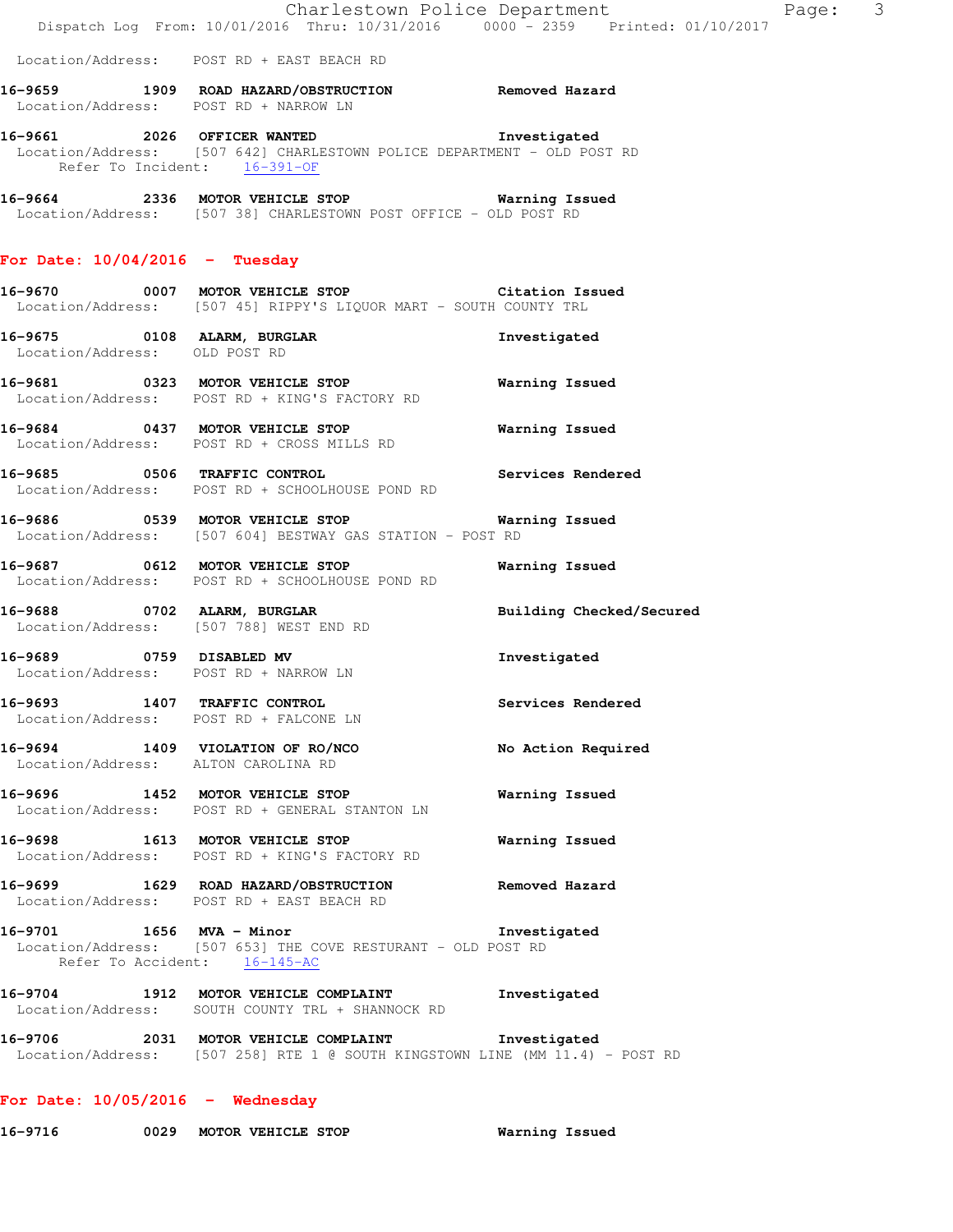|                                                           | Dispatch Log From: 10/01/2016 Thru: 10/31/2016 0000 - 2359 Printed: 01/10/2017                                                                                                                                                                                                                                                                                    | Charlestown Police Department<br>Page: 4 |  |
|-----------------------------------------------------------|-------------------------------------------------------------------------------------------------------------------------------------------------------------------------------------------------------------------------------------------------------------------------------------------------------------------------------------------------------------------|------------------------------------------|--|
| Location/Address: FIORE'S - POST RD                       |                                                                                                                                                                                                                                                                                                                                                                   |                                          |  |
| Location/Address: FIORE'S - POST RD                       | 16-9720 0126 MOTOR VEHICLE STOP                                                                                                                                                                                                                                                                                                                                   | Warning Issued                           |  |
|                                                           | 16-9726 0507 MOTOR VEHICLE STOP<br>Location/Address: POST RD + CROSS MILLS RD                                                                                                                                                                                                                                                                                     | Citation Issued                          |  |
|                                                           | 16-9727 0538 MOTOR VEHICLE STOP<br>Location/Address: POST RD + GENERAL STANTON LN                                                                                                                                                                                                                                                                                 | Warning Issued                           |  |
|                                                           | 16-9728 0604 MOTOR VEHICLE STOP<br>Location/Address: POST RD + GENERAL STANTON LN                                                                                                                                                                                                                                                                                 | No Action Required                       |  |
|                                                           | 16-9729 0618 MOTOR VEHICLE STOP<br>Location/Address: POST RD + KING'S FACTORY RD                                                                                                                                                                                                                                                                                  | Warning Issued                           |  |
| Location/Address: EAST BURDICK ST                         | 16-9731 1329 BURGLARY (Attempted B&E) No Action Required                                                                                                                                                                                                                                                                                                          |                                          |  |
|                                                           | 16-9732 1517 ROAD HAZARD/OBSTRUCTION Investigated<br>Location/Address: POST RD + SCHOOLHOUSE POND RD                                                                                                                                                                                                                                                              |                                          |  |
|                                                           | 16-9733 1534 TRAFFIC CONTROL 2000 Services Rendered<br>Location/Address: POST RD + PROSSER TRL                                                                                                                                                                                                                                                                    |                                          |  |
|                                                           | 16-9734 1543 TRAFFIC CONTROL 16-9734 Warning Issued<br>Location/Address: [507 260] RTE 1 @ GENERAL STANTON - POST RD                                                                                                                                                                                                                                              |                                          |  |
| 16-9735 1548 DISABLED MV<br>Location/Address: POST RD     |                                                                                                                                                                                                                                                                                                                                                                   | No Action Required                       |  |
|                                                           | 16-9736 1640 MOTOR VEHICLE STOP<br>Location/Address: SOUTH COUNTY TRL + CAROLINA BACK RD                                                                                                                                                                                                                                                                          | No Action Required                       |  |
|                                                           | 16-9737 1642 VIOLATION OF RO/NCO Arrest (s) Made<br>Location/Address: MATUNUCK SCHOOLHOUSE RD<br>Refer To Arrest: 16-138-AR<br>Arrest: CONNER, ERIC C<br>Address: 2168 MATUNUCK SCHOOLHOUSE RD CHARLESTOWN, RI Age: 54<br>Charges: SIMPLE ASSAULT OR BATTERY<br>RESISTING LEGAL OR ILLEGAL ARREST<br>VIOLATION -NO CONTACT ORDER<br>VIOLATION OF PROTECTIVE ORDER |                                          |  |
| 16-9739                                                   | 1913 MOTOR VEHICLE COMPLAINT <b>Warning Issued</b><br>Location/Address: [507 276] RTE 2 @ RICHMOND LINE - SOUTH COUNTY TRL                                                                                                                                                                                                                                        |                                          |  |
| 16-9740 2039 ALARM, FIRE<br>Location/Address: PROSSER TRL |                                                                                                                                                                                                                                                                                                                                                                   | Investigated                             |  |
| Location/Address: LAURI DR                                | 16-9741 2218 DIS CONDUCT / FIGHT                                                                                                                                                                                                                                                                                                                                  | Investigated                             |  |
| Location/Address: OLD RD                                  | 16-9742 2317 SUSPICIOUS ACTIVITY/VEHICLE                                                                                                                                                                                                                                                                                                                          | Building Checked/Secured                 |  |
|                                                           | 16-9747 2358 MOTOR VEHICLE STOP<br>Location/Address: SOUTH COUNTY TRL + LAURI DR                                                                                                                                                                                                                                                                                  | Warning Issued                           |  |
| For Date: $10/06/2016$ - Thursday                         |                                                                                                                                                                                                                                                                                                                                                                   |                                          |  |
| 16-9748                                                   | 0014 MOTOR VEHICLE STOP<br>Location/Address: POST RD + CROSS MILLS RD                                                                                                                                                                                                                                                                                             | Arrest (s) Made                          |  |

 Refer To Arrest: 16-139-AR Arrest: HICKS, ANTHONY

Age: 38

Address: PO BOX 3393 MASHANTUCKET, CT

Charges: BENCH WARRANT ISSUED FROM 4TH DISTRICT COURT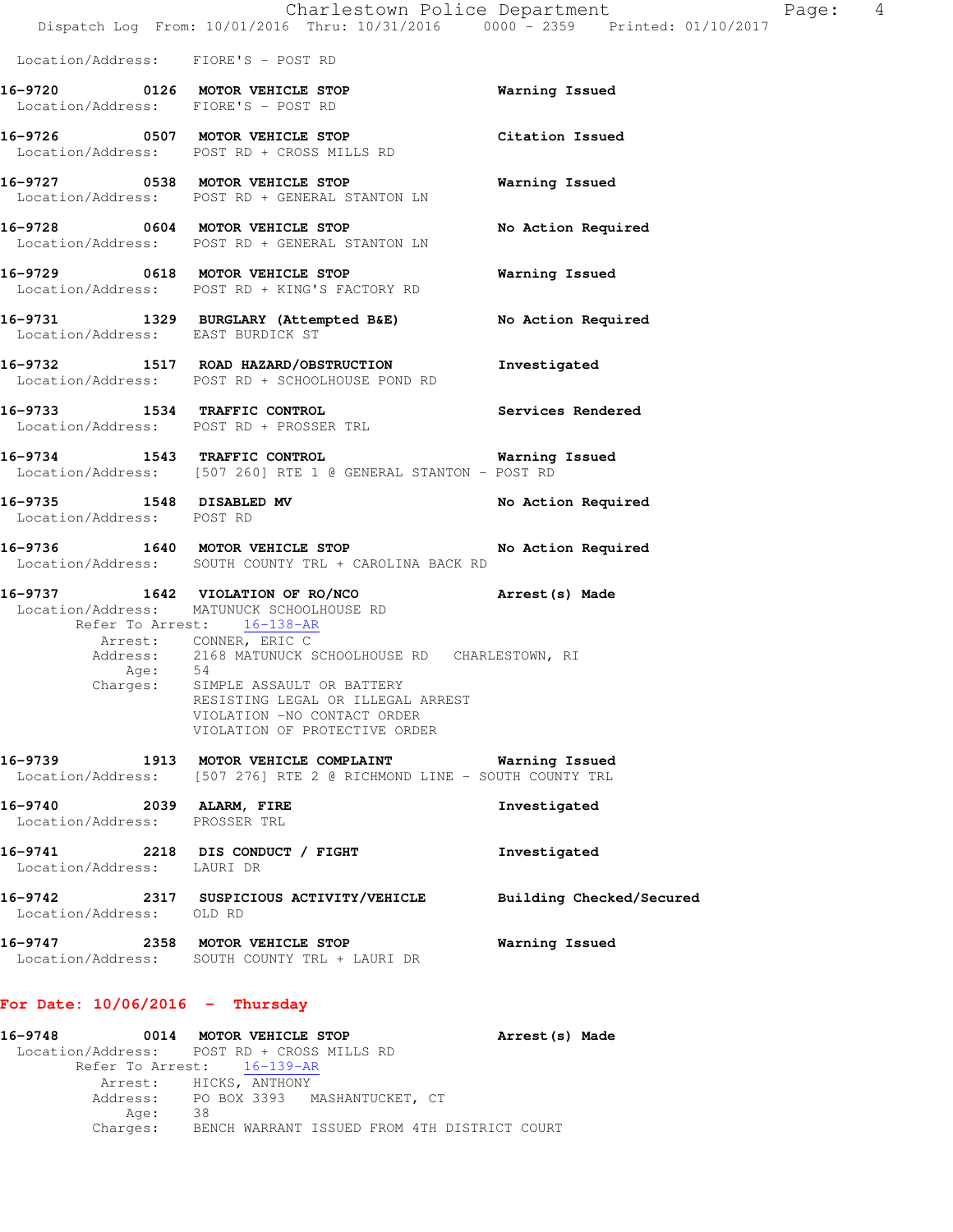|                                                                                                | Dispatch Log From: 10/01/2016 Thru: 10/31/2016 0000 - 2359 Printed: 01/10/2017                                                                                                                                                                                                                                                                  | Charlestown Police Department | Page: 5 |  |
|------------------------------------------------------------------------------------------------|-------------------------------------------------------------------------------------------------------------------------------------------------------------------------------------------------------------------------------------------------------------------------------------------------------------------------------------------------|-------------------------------|---------|--|
|                                                                                                | DRIVING WITHOUT/EXPIRED LICENSE                                                                                                                                                                                                                                                                                                                 |                               |         |  |
| Location/Address: CROSSLAND ST                                                                 |                                                                                                                                                                                                                                                                                                                                                 |                               |         |  |
|                                                                                                | 16-9752 0151 ALARM, BURGLAR BURGLAR Building Checked/Secured<br>Location/Address: [507 866] TOP GUNS RI - CROSSLAND ST                                                                                                                                                                                                                          |                               |         |  |
|                                                                                                | 16-9753 0337 WELL BEING CHECK<br>Location/Address: [507 372] SOUTH SHORE MENTAL HEALTH - OLD POST RD                                                                                                                                                                                                                                            | Investigated                  |         |  |
|                                                                                                | 16-9757 6554 MOTOR VEHICLE STOP 1997 Warning Issued<br>Location/Address: POST RD + SCHOOLHOUSE POND RD                                                                                                                                                                                                                                          |                               |         |  |
|                                                                                                | 16-9758 0558 MOTOR VEHICLE STOP <b>Exam SERVICE STOP</b> Warning Issued<br>Location/Address: [507 100] RTE 1 @ FIORES (MILE MARKER 8.0) - POST RD                                                                                                                                                                                               |                               |         |  |
|                                                                                                | 16-9759 0617 MOTOR VEHICLE STOP<br>Location/Address: POST RD + SCHOOLHOUSE POND RD                                                                                                                                                                                                                                                              | Warning Issued                |         |  |
|                                                                                                | 16-9760 0630 MOTOR VEHICLE STOP<br>Location/Address: POST RD + GENERAL STANTON LN                                                                                                                                                                                                                                                               | Warning Issued                |         |  |
|                                                                                                | 16-9762 0640 MOTOR VEHICLE STOP<br>Location/Address: POST RD + PROSSER TRL                                                                                                                                                                                                                                                                      | Citation Issued               |         |  |
|                                                                                                | 16-9761 0641 MOTOR VEHICLE STOP<br>Location/Address: POST RD + KING'S FACTORY RD                                                                                                                                                                                                                                                                | <b>Warning Issued</b>         |         |  |
| 16-9763 0739 MVA - Minor<br>Location/Address: SOUTH COUNTY TRL<br>Refer To Accident: 16-146-AC |                                                                                                                                                                                                                                                                                                                                                 | <b>Report Taken</b>           |         |  |
|                                                                                                | 16-9765 0853 TRANSPORT<br>Location/Address: [507 642] CHARLESTOWN POLICE DEPARTMENT - OLD POST RD                                                                                                                                                                                                                                               | Taken/Refered to Other A      |         |  |
|                                                                                                | 16-9766 0946 FIRE, BRUSH 16-9766 Could Not Locate<br>Location/Address: POST RD + SOUTH COUNTY TRL                                                                                                                                                                                                                                               |                               |         |  |
| Refer To Arrest: 16-140-AR<br>Age:                                                             | 16-9767 0948 DOMESTIC/Assault/Diso/Other Arrest(s) Made<br>Location/Address: [507 854] WINDSWEPT INN - PROSSER TRL<br>Arrest: MARLEY, LEWIS E<br>Address: 10 PROSSER TRL CHARLESTOWN, RI<br>49<br>Charges: DOMESTIC-SIMPLE ASSAULT/BATTERY-3RD OFFENSE<br>DOMESTIC-REFUSE/RELINOUISH TELEPHONE<br>DOMESTIC-VANDAL/MALIC. INJURY TO PROP-3RD OFF |                               |         |  |
|                                                                                                | 16-9768 1008 ROAD HAZARD/OBSTRUCTION Services Rendered<br>Location/Address: OLD COACH RD + LADY SLIPPER DR                                                                                                                                                                                                                                      |                               |         |  |
| 16-9770 1046 TRANSPORT                                                                         | Location/Address: [507 642] CHARLESTOWN POLICE DEPARTMENT - OLD POST RD                                                                                                                                                                                                                                                                         | Taken/Refered to Other A      |         |  |
| 16-9771 1125 MVA - Minor<br>Refer To Incident: 16-392-OF                                       | Location/Address: [507 72] CUMBERLAND FARMS - OLD POST RD                                                                                                                                                                                                                                                                                       | Investigated                  |         |  |
| Location/Address: POST RD + PROSSER TRL                                                        | 16-9773 1531 TRAFFIC CONTROL                                                                                                                                                                                                                                                                                                                    | No Action Required            |         |  |
|                                                                                                | 16-9774 1551 MOTOR VEHICLE STOP<br>Vicinity of: [507 854] WINDSWEPT INN - PROSSER TRL                                                                                                                                                                                                                                                           | Warning Issued                |         |  |
|                                                                                                | 16-9775 1616 POLICE INFORMATION<br>Location/Address: MATUNUCK SCHOOLHOUSE RD                                                                                                                                                                                                                                                                    | Investigated                  |         |  |
| 16-9776 1628 MOTOR VEHICLE STOP                                                                | Location/Address: MATUNUCK SCHOOLHOUSE RD                                                                                                                                                                                                                                                                                                       | Investigated                  |         |  |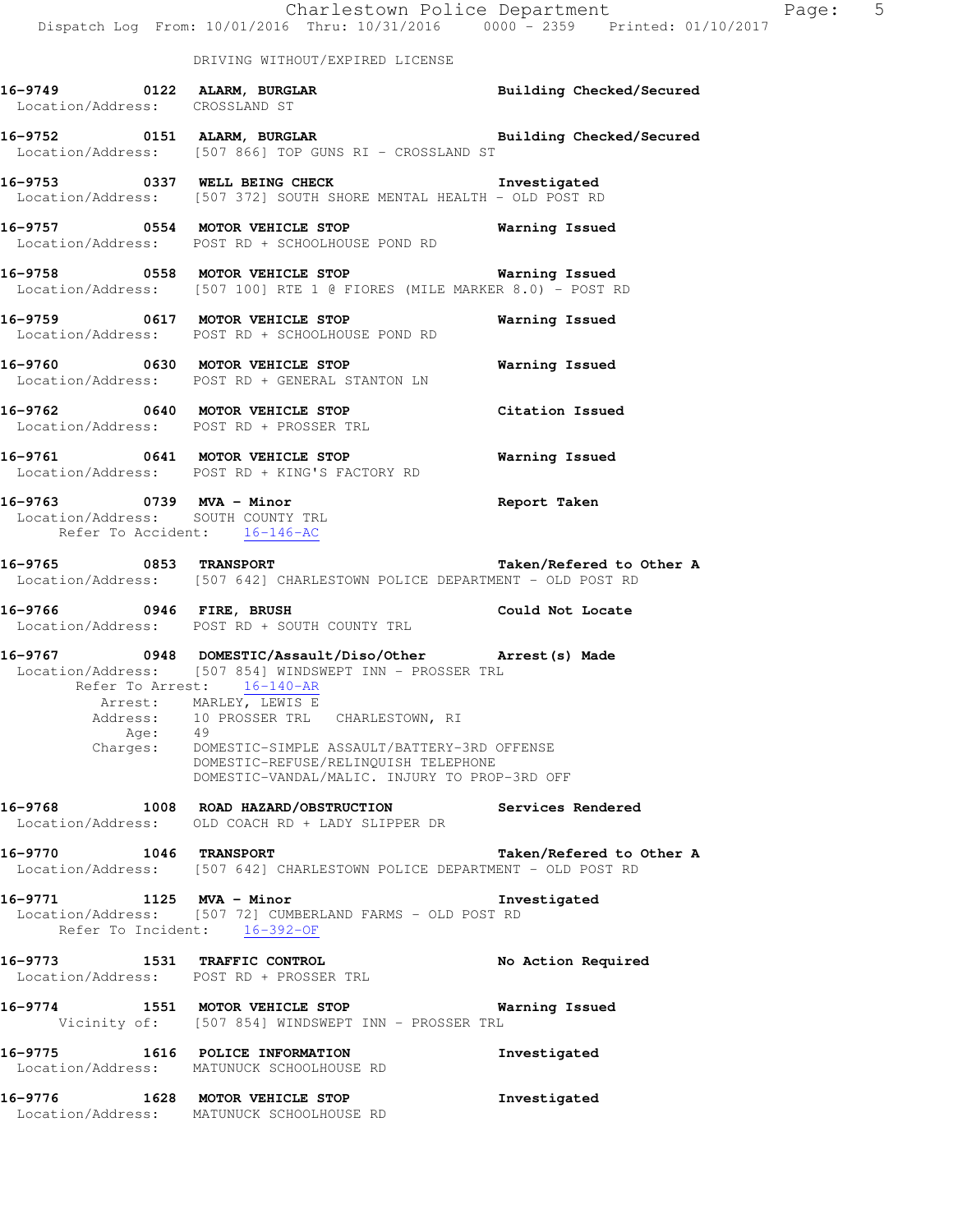**16-9777 1631 DOMESTIC/Assault/Diso/Other Investigated**  Location/Address: [507 642] CHARLESTOWN POLICE DEPARTMENT - OLD POST RD

- **16-9779 1729 MVA Minor Transported to Hospital**  Location/Address: [507 373] CROSS MILLS LIBRARY - OLD POST RD Refer To Accident: 16-147-AC
- **16-9780 1917 DISABLED MV Services Rendered**  Location/Address: [507 100] RTE 1 @ FIORES (MILE MARKER 8.0) - POST RD
- **16-9781 2044 SUSPICIOUS ACTIVITY/VEHICLE Unfounded**  Location/Address: CAROLINA BACK RD

#### **For Date: 10/07/2016 - Friday**

**16-9787 0639 MOTOR VEHICLE STOP Warning Issued**  Location/Address: [507 29] ARROWHEAD DENTAL - SOUTH COUNTY TRL

- **16-9788 0648 MOTOR VEHICLE STOP Warning Issued**  Location/Address: [507 29] ARROWHEAD DENTAL - SOUTH COUNTY TRL
- **16-9793 0844 TRAFFIC CONTROL No Action Required**  Location/Address: POST RD
- **16-9794 0901 MOTOR VEHICLE STOP Warning Issued**  Location/Address: [507 261] RTE 1 @ STATE GARAGE (MILE MARKER 9.6) - POST RD
- **16-9796 1007 ASSIST OTHER POLICE DEPT Services Rendered**  Location/Address: [507 874] EAST QUAIL RUN
- **16-9797 1013 THREATS Investigated**  Location/Address: [507 30] ATLANTIC ANIMAL HOSPITAL - SOUTH COUNTY TRL
- **16-9798 1113 MOTOR VEHICLE STOP Warning Issued**  Location/Address: [507 261] RTE 1 @ STATE GARAGE (MILE MARKER 9.6) - POST RD
- **16-9800 1235 ASSIST OTHER POLICE DEPT Services Rendered**  Location/Address: [507 291] RTE 216 @ WESTERLY LINE - ROSS HILL RD
- **16-9802 1255 ALARM, BURGLAR False Alarm**  Location/Address: [507 403] CAROLINA BACK RD
- **16-9803 1454 TRAFFIC CONTROL Services Rendered**  Location/Address: [507 19] CHARLESTOWN ELEMENTARY SCHOOL - CAROLINA BACK RD
- **16-9805 1556 MOTOR VEHICLE STOP Warning Issued**  Location/Address: [507 261] RTE 1 @ STATE GARAGE (MILE MARKER 9.6) - POST RD
- **16-9806 1605 OFFICER WANTED Services Rendered**  Location/Address: [507 642] CHARLESTOWN POLICE DEPARTMENT - OLD POST RD
- **16-9808 1737 SUSPICIOUS ACTIVITY/VEHICLE Investigated**  Location/Address: [507 72] CUMBERLAND FARMS - OLD POST RD
- **16-9809 1752 ANIMAL COMPLAINT Investigated**  Location/Address: [507 660] AB HOXIE - OLD POST RD
- **16-9812 2309 OFFICER WANTED Investigated**  Location/Address: POST RD + KING'S FACTORY RD
- **16-9813 2340 MOTOR VEHICLE STOP Warning Issued**  Location/Address: POST RD + BURLINGAME STATE PARK RD

#### **For Date: 10/08/2016 - Saturday**

- **16-9814 0034 MOTOR VEHICLE STOP Citation Issued**  Location/Address: POST RD + SCHOOLHOUSE POND RD
- **16-9815 0040 MOTOR VEHICLE STOP Warning Issued**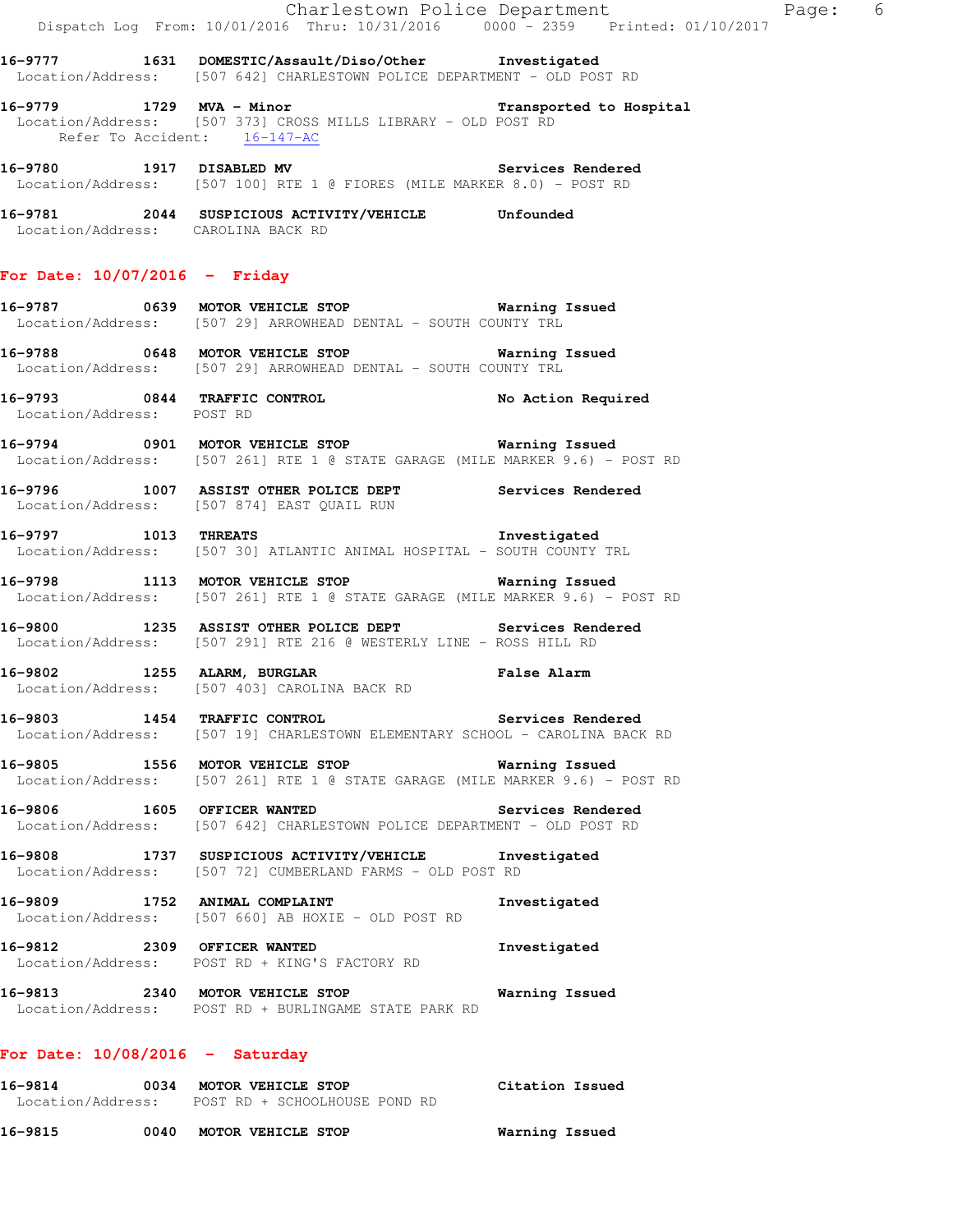|                                                            | Dispatch Log From: 10/01/2016 Thru: 10/31/2016 0000 - 2359 Printed: 01/10/2017                                                                                  | Charlestown Police Department Fage: 7 |  |
|------------------------------------------------------------|-----------------------------------------------------------------------------------------------------------------------------------------------------------------|---------------------------------------|--|
|                                                            | Location/Address: [507 262] RTE 1 @ LIQUOR STORE (MILE MARKER 9.2) - POST RD                                                                                    |                                       |  |
|                                                            | 16-9816 0102 MOTOR VEHICLE STOP<br>Location/Address: POST RD + SCHOOLHOUSE POND RD                                                                              | Citation Issued                       |  |
|                                                            | 16-9818 0122 MOTOR VEHICLE STOP<br>Location/Address: POST RD + KING'S FACTORY RD                                                                                | Warning Issued                        |  |
| 16-9820 0526 TRANSPORT<br>Location/Address: JACOB PERRY DR |                                                                                                                                                                 | Services Rendered                     |  |
| Location/Address: ALDER RD                                 | 16-9822 0825 FIRE, OTHER                                                                                                                                        | Investigated                          |  |
|                                                            | 16-9824 0839 LOST/STOLEN LICENSE PLATES Report Taken<br>Location/Address: [507 642] CHARLESTOWN POLICE DEPARTMENT - OLD POST RD<br>Refer To Incident: 16-393-OF |                                       |  |
|                                                            | 16-9825 0846 MOTOR VEHICLE STOP 6 Warning Issued<br>Location/Address: [507 374] SAINT MARYS CHURCH - CAROLINA BACK RD                                           |                                       |  |
|                                                            | 16-9826 1007 ASSIST OTHER TOWN DEPT 1nvestigated<br>Location/Address: [507 1] CHARLESTOWN TOWN HALL - SOUTH COUNTY TRL                                          |                                       |  |
| Refer To Incident: 16-394-OF                               | 16-9827 1015 FOLLOW-UP INVESTIGATION Investigated<br>Location/Address: [507 30] ATLANTIC ANIMAL HOSPITAL - SOUTH COUNTY TRL                                     |                                       |  |
| Refer To Incident: 16-395-OF                               | 16-9829 1211 VANDALISM<br>Location/Address: PEQUOT DR                                                                                                           | Investigated                          |  |
| Location/Address: SUNSET DR                                | 16-9830 1223 ALARM, BURGLAR                                                                                                                                     | Investigated                          |  |
|                                                            | 16-9831 1254 DISABLED MV<br>Location/Address: POST RD + SOUTH COUNTY TRL                                                                                        | Could Not Locate                      |  |
|                                                            | 16-9834 1454 DISABLED MV<br>Location/Address: [507 261] RTE 1 @ STATE GARAGE (MILE MARKER 9.6) - POST RD                                                        | Investigated                          |  |
| 16-9835                                                    | 1539 MOTOR VEHICLE STOP<br>Location/Address: POST RD + TAMANACO DR                                                                                              | Warning Issued                        |  |
| 16-9838 1808 DISABLED MV                                   | Location/Address: POST RD + FALCONE LN                                                                                                                          | Could Not Locate                      |  |
| 16-9839 1814 MVA - Minor                                   | Location/Address: POST RD + NARROW LN<br>Refer To Accident: 16-148-AC                                                                                           | Report Taken                          |  |
|                                                            | 16-9841 2027 ASSIST CITIZEN<br>Location/Address: [507 385] INDIAN TRL                                                                                           | Services Rendered                     |  |
| Location/Address: SAND PLAIN RD                            | 16-9842 2117 BURGLARY (B & E)<br>Refer To Incident: 16-396-OF                                                                                                   | Report Taken                          |  |
| 16-9843 2133 DISABLED MV                                   | Location/Address: [507 252] GENERAL STANTON INN - OLD POST RD                                                                                                   | Services Rendered                     |  |
|                                                            | 16-9848 2347 ASSIST OTHER POLICE DEPT No Action Required<br>Location/Address: [507 642] CHARLESTOWN POLICE DEPARTMENT - OLD POST RD                             |                                       |  |
| For Date: $10/09/2016$ - Sunday                            |                                                                                                                                                                 |                                       |  |

**16-9852 0102 MOTOR VEHICLE STOP Warning Issued**  Location/Address: POST RD + SCHOOLHOUSE POND RD

**16-9853 0122 MOTOR VEHICLE STOP Warning Issued**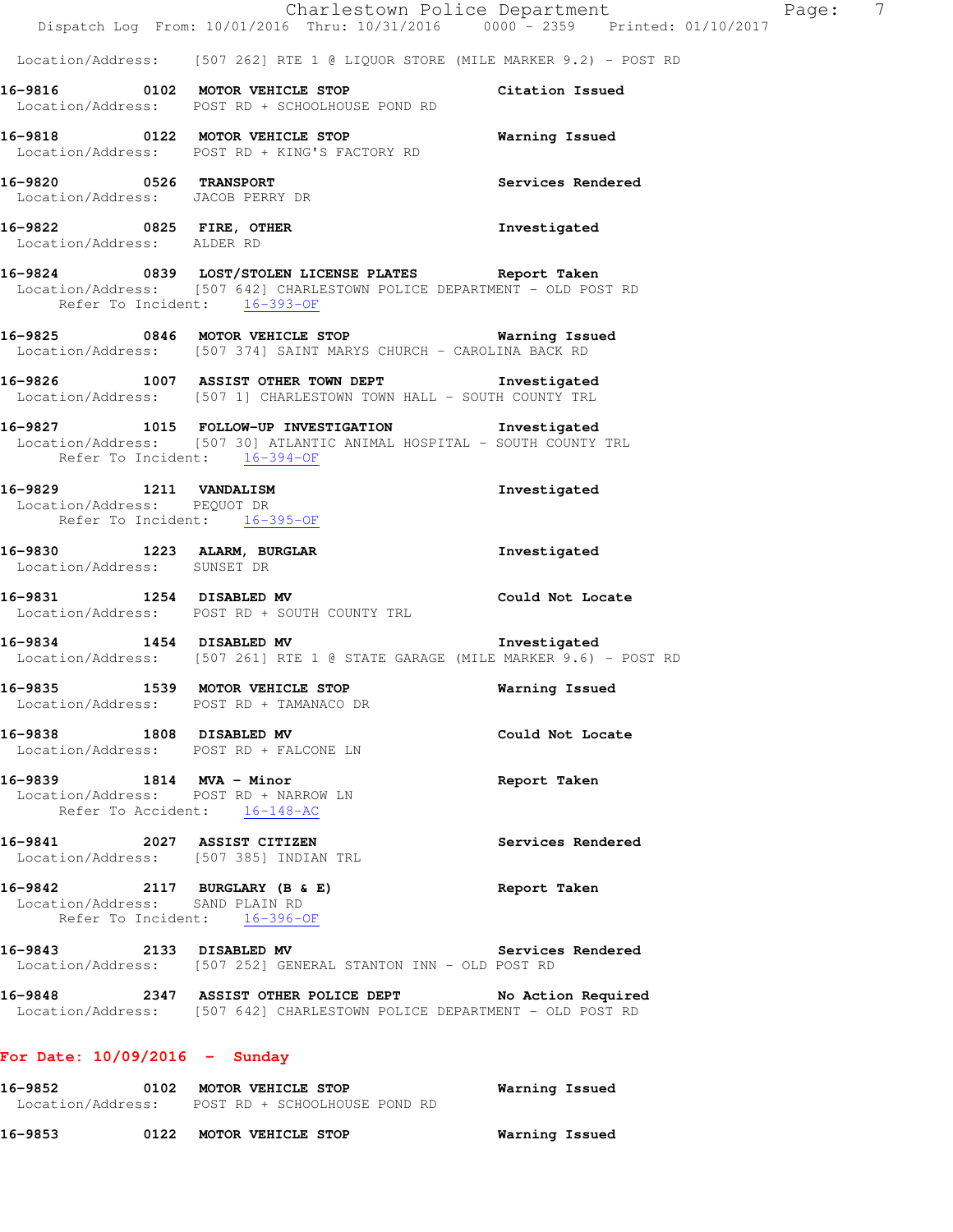Location/Address: [507 100] RTE 1 @ FIORES (MILE MARKER 8.0) - POST RD

16-9863 **0552 DISABLED MV 16-9863** No Action Required Location/Address: POST RD + SOUTH COUNTY TRL

**16-9864 0621 MOTOR VEHICLE STOP Warning Issued**  Location/Address: [507 100] RTE 1 @ FIORES (MILE MARKER 8.0) - POST RD

**16-9867 1520 DISABLED MV Could Not Locate**  Location/Address: POST RD + SOUTH COUNTY TRL

**16-9868 1730 COMPLAINT Investigated**  Location/Address: [507 320] QUONOCHONTAUG BREACHWAY - WEST BEACH RD

**16-9869 2232 DOMESTIC/Assault/Diso/Other Investigated**  Location/Address: STILL WATER RD

**16-9875 2356 MOTOR VEHICLE STOP Warning Issued**  Location/Address: SK LINE - POST RD

#### **For Date: 10/10/2016 - Monday**

**16-9891 0546 TRAFFIC CONTROL Services Rendered**  Location/Address: FALCONE LN + OLD POST RD

**16-9895 1003 LARCENY Investigated**  Location/Address: [507 786] OLD POST RD Refer To Incident: 16-397-OF

#### **16-9896 1148 POLICE INFORMATION Report Taken**  Location/Address: [507 642] CHARLESTOWN POLICE DEPARTMENT - OLD POST RD Refer To Incident: 16-398-OF

**16-9897 1231 MVA - Minor Report Taken**  Location/Address: [507 365] FAMOUS PIZZA - OLD POST RD Refer To Accident: 16-149-AC

**16-9898 1519 SUSPICIOUS ACTIVITY/VEHICLE Investigated**  Location/Address: ALTON CAROLINA RD + CAROLINA BACK RD

**16-9899 1521 ALARM, BURGLAR Building Checked/Secured**  Location/Address: [507 692] PEQUOT DR

**16-9900 1608 MOTOR VEHICLE STOP Warning Issued**  Location/Address: POST RD + PROSSER TRL

**16-9901 1725 TRAFFIC CONTROL Warning Issued**  Location/Address: WORDEN'S POND RD + SHANNOCK RD

**16-9902 1807 MOTOR VEHICLE STOP Investigated**  Vicinity of: WORDEN'S POND RD **16-9903 2005 THREATS Investigated** 

Location/Address: LAURI DR

**16-9904 2032 MOTOR VEHICLE STOP Warning Issued**  Vicinity of: POST RD + FALCONE LN

**16-9905 2202 MOTOR VEHICLE STOP Services Rendered**  Location/Address: POST RD + TAMANACO DR

# **For Date: 10/11/2016 - Tuesday**

| 16–9913<br>Location/Address: | 0027 | MOTOR VEHICLE STOP<br>SK LINE – POST RD | Warning Issued |
|------------------------------|------|-----------------------------------------|----------------|
| 16–9926                      | 0533 | <b>MOTOR VEHICLE STOP</b>               | Warning Issued |
| Location/Address:            |      | POST RD + SCHOOLHOUSE POND RD           |                |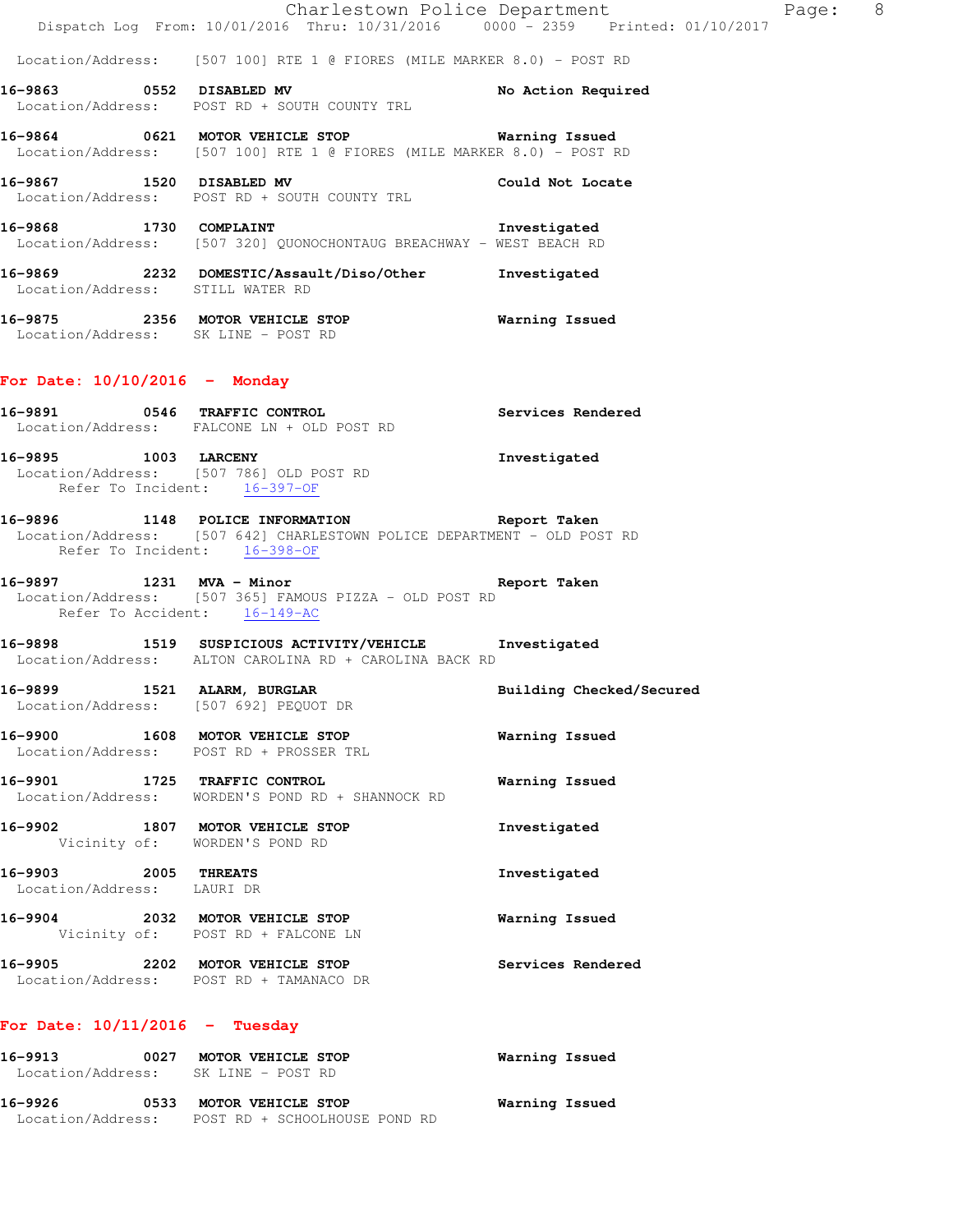| Location/Address: POST RD + TAMANACO DR                                                  | 16-9927 0542 MOTOR VEHICLE STOP                                                                                                      | Warning Issued |
|------------------------------------------------------------------------------------------|--------------------------------------------------------------------------------------------------------------------------------------|----------------|
| 16-9934 1252 LARCENY<br>Location/Address: KING TOM DR<br>Refer To Incident: 16-399-OF    |                                                                                                                                      | Report Taken   |
| Location/Address: SAND PLAIN RD                                                          | 16-9935 1331 SUSPICIOUS ACTIVITY/VEHICLE Truestigated                                                                                |                |
| 16-9936 1453 VANDALISM<br>Location/Address: OLD COACH RD<br>Refer To Incident: 16-400-OF |                                                                                                                                      | Report Taken   |
|                                                                                          | 16-9938 1527 ROAD HAZARD/OBSTRUCTION Taken/Refered to Other A<br>Location/Address: [507 80] FANTASTIC UMBRELLA FACTORY - OLD POST RD |                |
| 16-9939 1530 MOTOR VEHICLE STOP                                                          | Location/Address: POST RD + SCHOOLHOUSE POND RD                                                                                      | Warning Issued |
| 16-9940 1638 MVA - Minor                                                                 | Location/Address: SOUTH COUNTY TRL + SHANNOCK RD                                                                                     | Report Taken   |

**16-9942 1740 TRESPASSING Investigated**  Location/Address: WEST END RD Refer To Incident: 16-401-OF

**16-9944 1956 MVA - W/Injury/Fluid/Hazard Report Taken**  Location/Address: OLD COACH RD + NARROW LN Refer To Accident:  $16-151-AC$ 

**16-9947 2344 MOTOR VEHICLE STOP Warning Issued**  Location/Address: [507 221] SHERMAN'S AUTO BODY INC - SOUTH COUNTY TRL

#### **For Date: 10/12/2016 - Wednesday**

Refer To Accident: 16-150-AC

| 16-9953 |      | 0025 MOTOR VEHICLE STOP                                                | Warning Issued  |
|---------|------|------------------------------------------------------------------------|-----------------|
|         |      | Location/Address: [507 381] CVS PHARMACY - OLD POST RD                 |                 |
| 16-9956 |      | 0116 MOTOR VEHICLE STOP                                                | Arrest (s) Made |
|         |      | Location/Address: [507 100] RTE 1 @ FIORES (MILE MARKER 8.0) - POST RD |                 |
|         |      | Refer To Summons: 16-141-AR                                            |                 |
|         |      | Summons: WRIGHT, ALEXIS MARIE                                          |                 |
|         |      | Address: 357 BAYONET ST NEW LONDON, CT                                 |                 |
|         | Age: | 21                                                                     |                 |
|         |      | Charges: DRIVING WITHOUT/EXPIRED LICENSE                               |                 |

**16-9957 0132 OFFICER WANTED Report Taken**  Location/Address: KING'S FACTORY RD Refer To Incident: 16-402-OF

**16-9959 0351 MOTOR VEHICLE STOP Investigated**  Location/Address: OAKWOOD DR

**16-9961 0519 MOTOR VEHICLE STOP Warning Issued**  Location/Address: POST RD + KING'S FACTORY RD

**16-9962 0524 MOTOR VEHICLE STOP Warning Issued**  Location/Address: [507 100] RTE 1 @ FIORES (MILE MARKER 8.0) - POST RD

**16-9963 0619 WARRANT ARREST Arrest(s) Made**  Location/Address: [507 222] SEAVIEW MOTOR COURT - OLD POST RD Refer To Arrest: 16-142-AR Arrest: LEAF, KEVIN J Address: 3865 OLD POST RD CHARLESTOWN, RI Age: 32 Charges: BENCH WARRANT ISSUED FROM 4TH DISTRICT COURT BENCH WARRANT ISSUED FROM 4TH DISTRICT COURT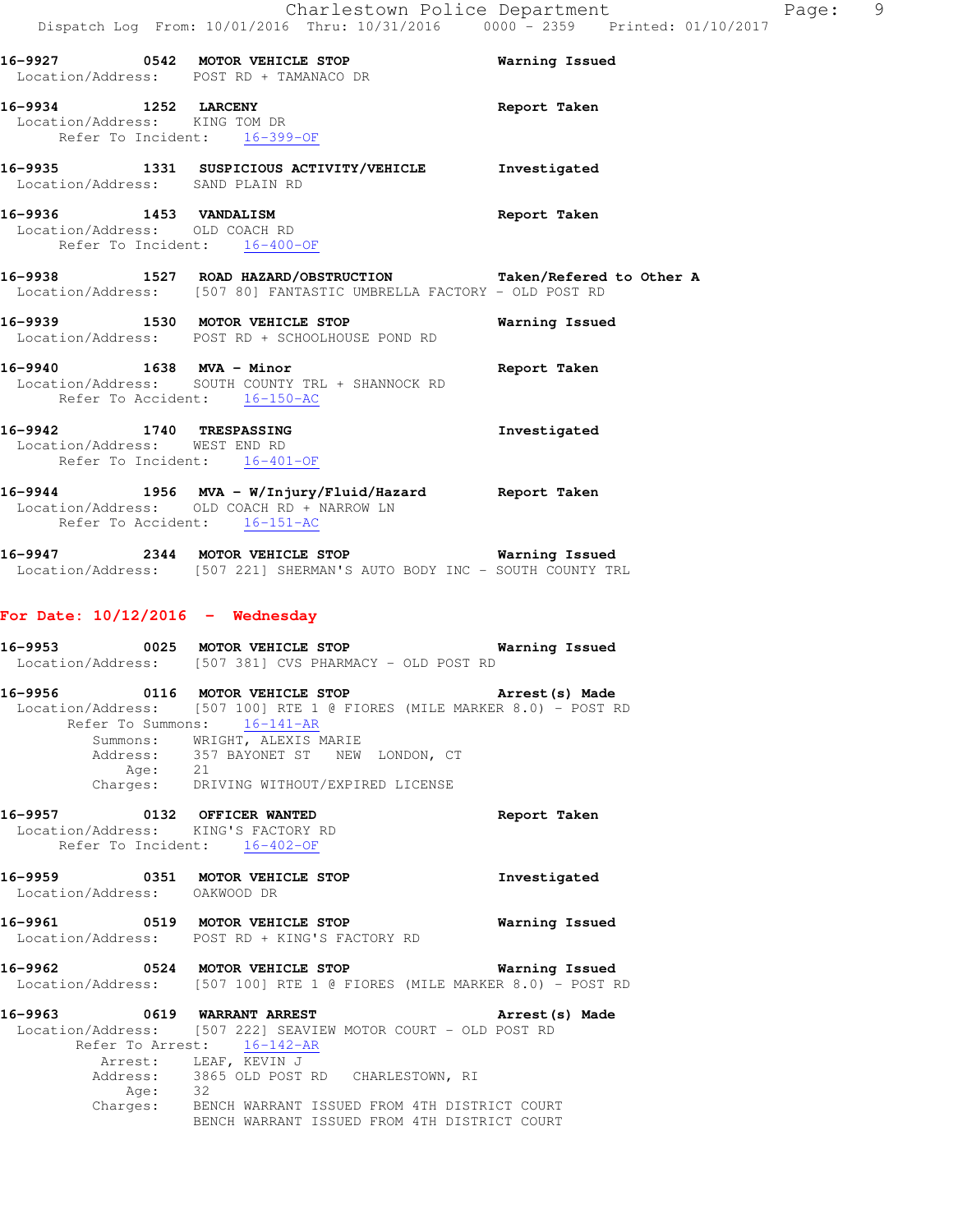|                                   | Dispatch Log From: 10/01/2016 Thru: 10/31/2016 0000 - 2359 Printed: 01/10/2017                                                                                                               | Charlestown Police Department | Page: 10 |  |
|-----------------------------------|----------------------------------------------------------------------------------------------------------------------------------------------------------------------------------------------|-------------------------------|----------|--|
|                                   | 16-9964 0845 TRAFFIC CONTROL No Action Required<br>Location/Address: POST RD + KING'S FACTORY RD                                                                                             |                               |          |  |
|                                   | 16-9965 0848 TRANSPORT<br>Location/Address: [507 642] CHARLESTOWN POLICE DEPARTMENT - OLD POST RD                                                                                            | Taken/Refered to Other A      |          |  |
|                                   | 16-9966 0909 ALARM, BURGLAR<br>Location/Address: [507 816] DRIFTWOOD DR                                                                                                                      | Building Checked/Secured      |          |  |
|                                   | 16-9967 1015 SUSPICIOUS ACTIVITY/VEHICLE Report Taken<br>Location/Address: BISCUIT CITY RD<br>Refer To Incident: 16-403-OF                                                                   |                               |          |  |
| Location/Address: LAURI DR        | 16-9973 1540 POLICE INFORMATION                                                                                                                                                              | Could Not Locate              |          |  |
| Location/Address: OLD COACH RD    | 16-9974 1543 POLICE INFORMATION<br>Refer To Incident: 16-400-OF                                                                                                                              | Report Taken                  |          |  |
|                                   | 16-9975 1609 TRAFFIC CONTROL<br>Location/Address: SOUTH COUNTY TRL + LAURI DR                                                                                                                | No Action Required            |          |  |
|                                   | 16-9976 1636 TRAFFIC CONTROL<br>Location/Address: POST RD + EAST BEACH RD                                                                                                                    | Services Rendered             |          |  |
|                                   | 16-9978 1738 MVA - W/Injury/Fluid/Hazard Report Taken<br>Location/Address: BUCKEYE BROOK RD + STILL WATER RD<br>Refer To Accident: 16-152-AC                                                 |                               |          |  |
| Location/Address: LAURI DR        | 16-9979 1926 WARRANT ARREST<br>Refer To Arrest: 16-143-AR                                                                                                                                    | Arrest(s) Made                |          |  |
|                                   | Arrest: EDWARD, KELLY R<br>Address: 61 LAURI DR Apt. #38 CHARLESTOWN, RI<br>Age: 37<br>Charges: BENCH WARRANT ISSUED FROM 4TH DISTRICT COURT<br>BENCH WARRANT ISSUED FROM 4TH DISTRICT COURT |                               |          |  |
| For Date: $10/13/2016$ - Thursday |                                                                                                                                                                                              |                               |          |  |
| 16-9984<br>Location/Address:      | 0138 MOTOR VEHICLE STOP<br>SOUTH COUNTY TRL + JONATHAN DR                                                                                                                                    | Warning Issued                |          |  |
| 16-9990<br>Location/Address:      | <b>0852 TRANSPORT</b><br>[507 642] CHARLESTOWN POLICE DEPARTMENT - OLD POST RD                                                                                                               | Services Rendered             |          |  |
| 16-9991                           | 0857 MOTOR VEHICLE STOP<br>Vicinity of: [507 374] SAINT MARYS CHURCH - CAROLINA BACK RD                                                                                                      | Warning Issued                |          |  |

**16-9992 1004 SUSPICIOUS ACTIVITY/VEHICLE Investigated**  Location/Address: OLD COACH RD

**16-9993 1032 FOLLOW-UP INVESTIGATION Investigated**  Location/Address: [507 30] ATLANTIC ANIMAL HOSPITAL - SOUTH COUNTY TRL

**16-9994 1042 MOTOR VEHICLE STOP Warning Issued**  Location/Address: [507 261] RTE 1 @ STATE GARAGE (MILE MARKER 9.6) - POST RD

**16-9995 1054 ASSIST ELDERLY Services Rendered**  Location/Address: ELM RD Refer To Incident: 16-398-OF

**16-9996 1153 ALARM, BURGLAR False Alarm**  Location/Address: SOUTH ARNOLDA RD

**16-9997 1218 TRAFFIC CONTROL No Action Required**  Location/Address: [507 226] QUONOCHONTAUG GRANGE - POST RD

**16-9998 1234 PARKING VIOLATIONS Warning Issued**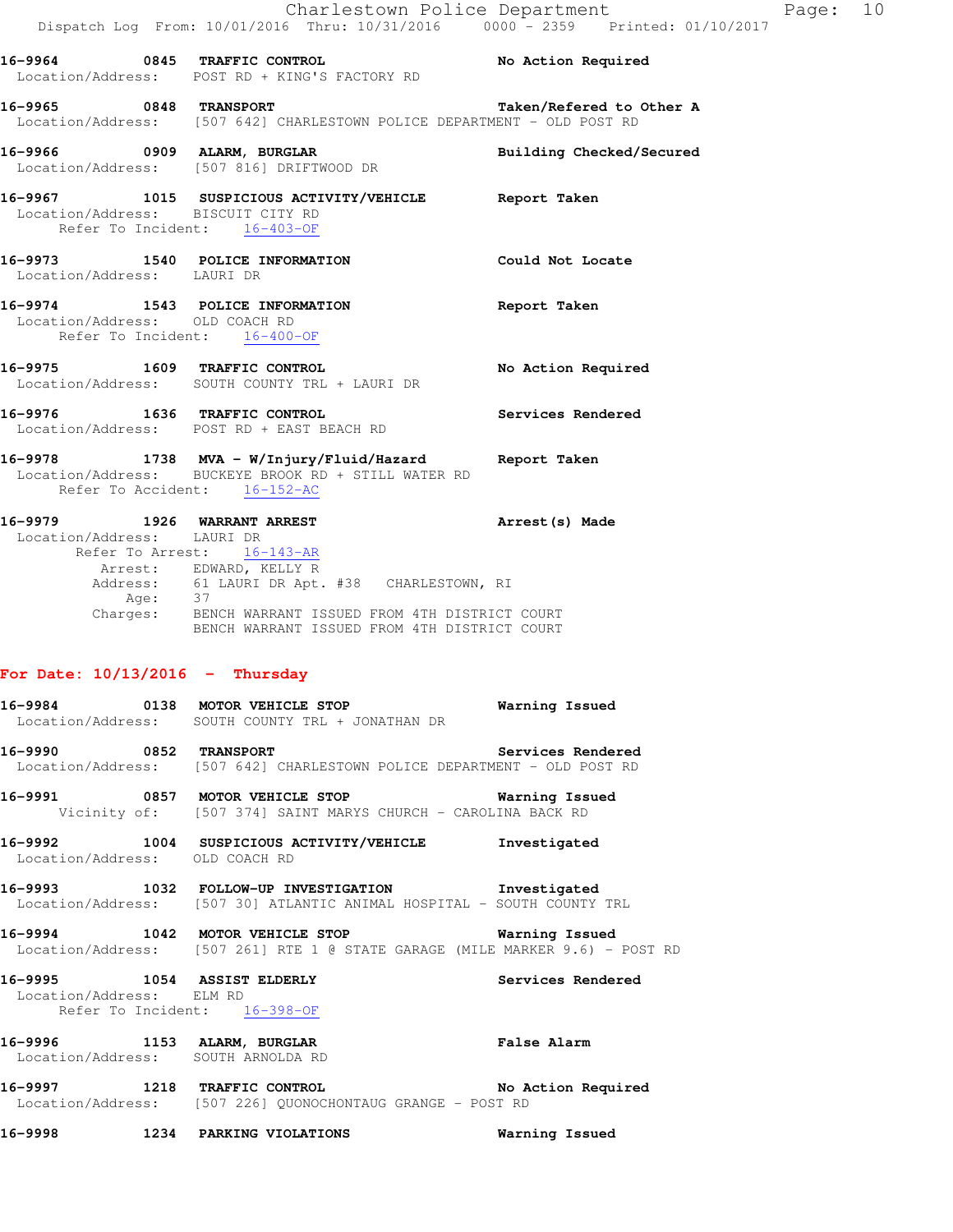Location/Address: [507 321] CHARLESTOWN BEACH - CHARLESTOWN BEACH RD

- **16-9999 1316 FOUND/LOST PROPERTY Investigated**  Location/Address: [507 20] NINIGRET PARK - PARK LN **16-10000 1514 DISABLED MV Services Rendered**
- Location/Address: [507 26] CHARLESTOWN BREACHWAY CHARLESTOWN BEACH RD
- **16-10001 1618 TRAFFIC CONTROL Services Rendered**  Location/Address: POST RD + SCHOOLHOUSE POND RD
- **16-10002 1625 FIRE, OTHER Services Rendered**  Location/Address: CAROLINA BACK RD
- **16-10004 1845 SUSPICIOUS ACTIVITY/VEHICLE Unfounded**  Location/Address: [507 490] BISCUIT CITY RD
- **16-10005 1951 SERVE SUMMONS Services Rendered**  Location/Address: MATUNUCK SCHOOLHOUSE RD
- **16-10011 2359 MOTOR VEHICLE STOP No Action Required**  Location/Address: POST RD + TAMANACO DR

# **For Date: 10/14/2016 - Friday**

|                                                                   | 16-10012 0011 MOTOR VEHICLE STOP 6 Warning Issued<br>Location/Address: POST RD + TAMANACO DR                                  |              |
|-------------------------------------------------------------------|-------------------------------------------------------------------------------------------------------------------------------|--------------|
|                                                                   | 16-10013 0022 MOTOR VEHICLE STOP Citation Issued<br>Location/Address: POST RD + SOUTH COUNTY TRL                              |              |
|                                                                   | 16-10018 0643 FOLLOW-UP INVESTIGATION<br>Location/Address: OLD COACH RD + SHANNOCK RD                                         | Investigated |
| Location/Address: LAKESIDE DR<br>Refer To Incident: 16-404-OF     | 16-10022 0845 LOST/STOLEN LICENSE PLATES Report Taken                                                                         |              |
| Location/Address: SCAPA FLOW RD                                   | 16-10023 0916 JUVENILE OFFENSES                                                                                               | Investigated |
|                                                                   | 16-10024 0948 POLICE INFORMATION Services Rendered<br>Location/Address: [507 642] CHARLESTOWN POLICE DEPARTMENT - OLD POST RD |              |
| Location/Address: HAWKSBILL WAY<br>Refer To Incident: 16-405-OF   | 16-10027 1119 SEX OFFENSES                                                                                                    | Report Taken |
| Location/Address: SAGAMORE DR                                     | 16-10028 1457 SUSPICIOUS ACTIVITY/VEHICLE Taken/Refered to Other A                                                            |              |
| Location/Address: ROSS HILL RD                                    | 16-10029 1627 ASSIST OTHER POLICE DEPT Could Not Locate                                                                       |              |
| Location/Address: KLONDIKE RD                                     | 16-10030 1717 WELL BEING CHECK 1 Services Rendered                                                                            |              |
|                                                                   | 16-10032 1924 MOTOR VEHICLE STOP 6 Warning Issued<br>Location/Address: [507 258] RTE 1 @ SOUTH KINGSTOWN LINE - POST RD       |              |
| Location/Address: LIISA DR                                        | 16-10034 2054 DISTURBANCE/Music/Noise Peace Restored                                                                          |              |
| 16-10035 2117 DOMESTIC/Assault/Diso/Other Transported to Hospital |                                                                                                                               |              |

16-10036 2157 ALARM, BURGLAR **No Action Required** Location/Address: [507 23] U.S. FISH & WILDLIFE HEADQUARTERS - BEND RD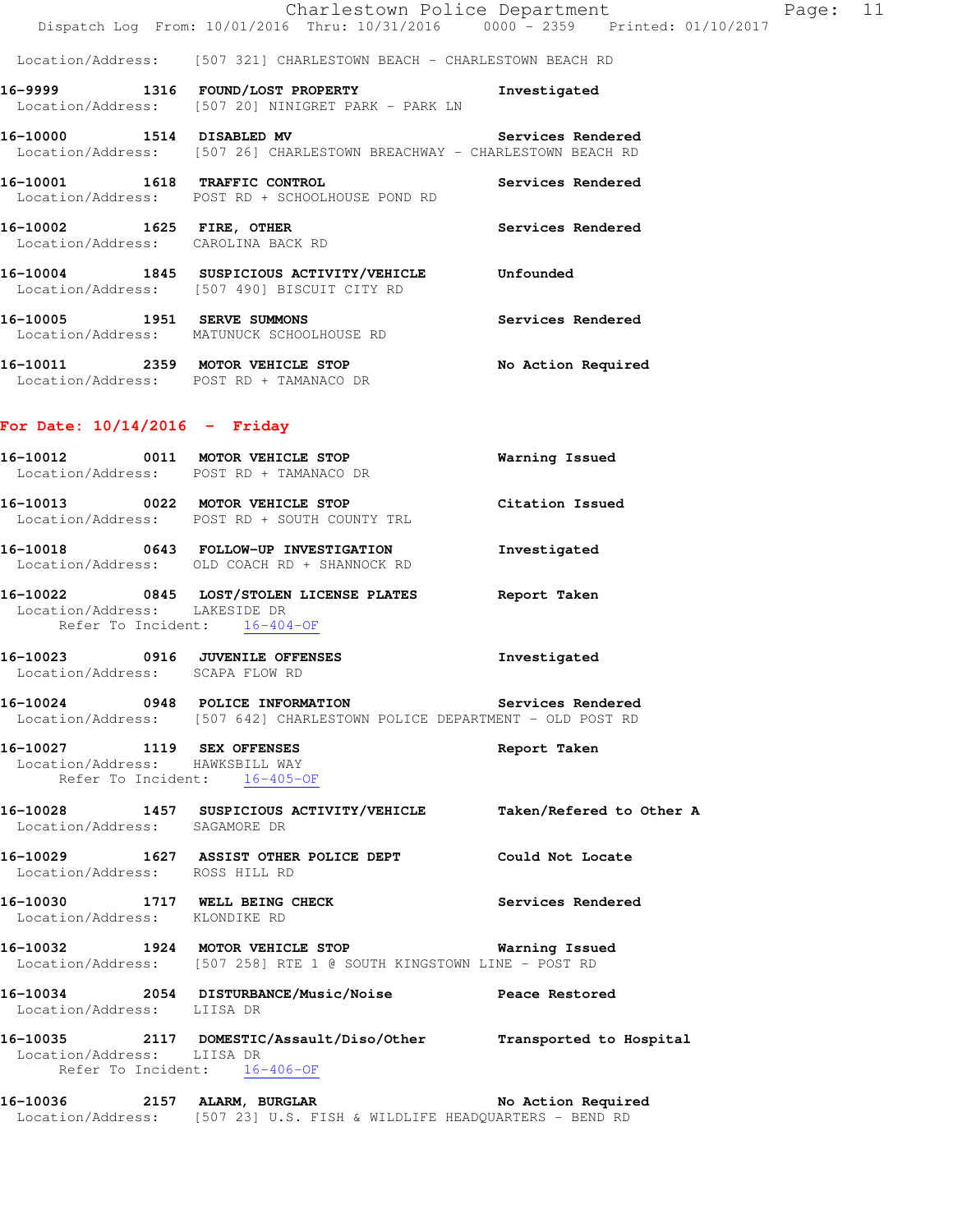|                                                                | 16-10040 0043 MOTOR VEHICLE STOP<br>Location/Address: POST RD + TAMANACO DR                                                                                                                                | Warning Issued        |
|----------------------------------------------------------------|------------------------------------------------------------------------------------------------------------------------------------------------------------------------------------------------------------|-----------------------|
|                                                                | 16-10041 0055 MOTOR VEHICLE STOP<br>Location/Address: SHANNOCK RD + OLD COACH RD                                                                                                                           | Warning Issued        |
|                                                                | 16-10046 0118 MOTOR VEHICLE STOP<br>Location/Address: POST RD + CROSS MILLS RD                                                                                                                             | Warning Issued        |
|                                                                | 16-10047 0120 MOTOR VEHICLE STOP<br>Location/Address: POST RD + SCHOOLHOUSE POND RD                                                                                                                        | <b>Warning Issued</b> |
|                                                                | 16-10048 0129 MOTOR VEHICLE STOP<br>Location/Address: SK LINE - POST RD                                                                                                                                    | Warning Issued        |
| Location/Address: NARROW LN                                    | 16-10051 0146 DISTURBANCE/Music/Noise Marest(s) Made<br>Refer To Arrest: 16-144-AR<br>Arrest: ARNETT, ANDREW M                                                                                             |                       |
|                                                                | Address: 4 RIVERSIDE DR WAKEFIELD, RI<br>Age: 24<br>Charges: DOMESTIC-DISORDERLY CONDUCT<br>DOMESTIC-REFUSE/RELINQUISH TELEPHONE<br>DOMESTIC-SIMPLE ASSAULT/BATTERY<br>DOMESTIC - ASSAULT BY STRANGULATION |                       |
|                                                                | 16-10052 0607 MOTOR VEHICLE STOP<br>Location/Address: POST RD + NARROW LN                                                                                                                                  | <b>Warning Issued</b> |
|                                                                | 16-10053   0614   MOTOR VEHICLE STOP   Warning Issued<br>Location/Address: [507 381] CVS PHARMACY - OLD POST RD                                                                                            |                       |
|                                                                | 16-10054 0628 MOTOR VEHICLE STOP<br>Location/Address: POST RD + SCHOOLHOUSE POND RD                                                                                                                        | Citation Issued       |
| Location/Address: LAUREL RD                                    | 16-10056 0849 ALARM, BURGLAR                                                                                                                                                                               | <b>False Alarm</b>    |
|                                                                | 16-10057 0949 ALARM, FIRE <b>1988 1998 120 False Alarm</b><br>Location/Address: [507 19] CHARLESTOWN ELEMENTARY SCHOOL - CAROLINA BACK RD                                                                  |                       |
| 16-10058 1136 TRANSPORT<br>Location/Address: NARROW LN         |                                                                                                                                                                                                            | Services Rendered     |
| 16-10059 1245 ALARM, BURGLAR<br>Location/Address: DRIFTWOOD DR |                                                                                                                                                                                                            | <b>False Alarm</b>    |
|                                                                | 16-10060 1447 DISABLED MV<br>Location/Address: [507 26] CHARLESTOWN BREACHWAY - CHARLESTOWN BEACH RD                                                                                                       | No Action Required    |
| 16-10061 1511 FIRE, STRUCTURE                                  | Location/Address: COLUMBIA HEIGHTS RD                                                                                                                                                                      | Extinquished          |
|                                                                | 16-10062 1535 ASSIST OTHER POLICE DEPT Services Rendered<br>Location/Address: [507 291] RTE 216 @ WESTERLY LINE - ROSS HILL RD                                                                             |                       |
|                                                                | 16-10063 1544 MOTOR VEHICLE COMPLAINT Unfounded<br>Location/Address: [507 262] RTE 1 @ LIQUOR STORE (MILE MARKER 9.2) - POST RD                                                                            |                       |
|                                                                | 16-10066 1930 DISABLED MV<br>Location/Address: POST RD + PROSSER TRL                                                                                                                                       | Investigated          |
|                                                                | 16-10067 1944 MOTOR VEHICLE COMPLAINT Unfounded<br>Location/Address: [507 258] RTE 1 @ SOUTH KINGSTOWN LINE (MM 11.4) - POST RD                                                                            |                       |
| 16-10068 1956 DISTURBANCE/Music/Noise 5 Unfounded              |                                                                                                                                                                                                            |                       |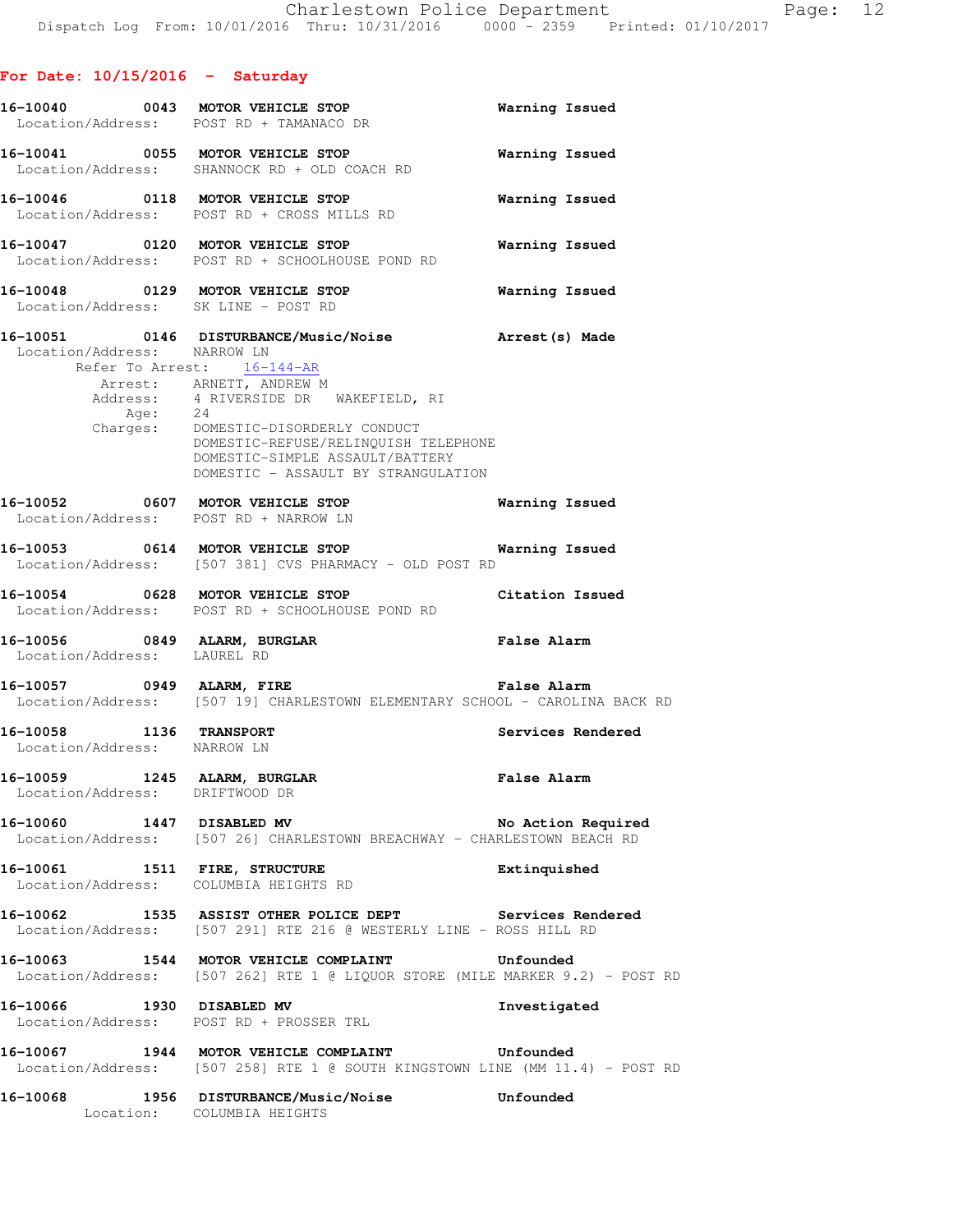**16-10069 2114 MOTOR VEHICLE STOP Citation Issued**  Location/Address: [507 100] RTE 1 @ FIORES (MILE MARKER 8.0) - POST RD

| 16-10070<br>Location/Address: | 2213 | <b>DISTURBANCE/Music/Noise</b><br>KENNEDY LN                        | Investigated    |
|-------------------------------|------|---------------------------------------------------------------------|-----------------|
| 16-10072                      | 2322 | MOTOR VEHICLE STOP<br>Location/Address: SOUTH COUNTY TRL + BOTKA DR | Warning Issued  |
| 16-10074<br>Location/Address: | 2334 | MOTOR VEHICLE STOP<br>LAURI DR                                      | Citation Issued |

**16-10075 2349 MOTOR VEHICLE STOP Warning Issued**  Location/Address: SHANNOCK RD + COLUMBIA HEIGHTS RD

| 16-10077          | 2359 OFFICER WANTED | Could Not Locate |
|-------------------|---------------------|------------------|
| Location/Address: | SOUTH ARNOLDA RD    |                  |

# **For Date: 10/16/2016 - Sunday**

|                                                           | 16-10083 0040 MOTOR VEHICLE STOP<br>Location/Address: POST RD + CROSS MILLS RD                                | <b>Warning Issued</b>    |
|-----------------------------------------------------------|---------------------------------------------------------------------------------------------------------------|--------------------------|
| Location/Address: FALCONE LN                              | 16-10084 0045 MOTOR VEHICLE STOP Citation Issued                                                              |                          |
|                                                           | 16-10088 0128 MOTOR VEHICLE STOP<br>Location/Address: POST RD + TAMANACO DR                                   | Warning Issued           |
| Location/Address: FIORE'S - POST RD                       | 16-10092 0211 MOTOR VEHICLE STOP                                                                              | Warning Issued           |
|                                                           | 16-10095 0326 OFFICER WANTED<br>Location/Address: MATUNUCK SCHOOLHOUSE RD                                     | Investigated             |
| Location/Address: FALCONE LN                              | 16-10096 0520 MOTOR VEHICLE STOP                                                                              | Warning Issued           |
|                                                           | 16-10097 0555 MOTOR VEHICLE STOP<br>Location/Address: POST RD + NARROW LN                                     | Warning Issued           |
|                                                           | 16-10098   0616   DISTURBANCE/Music/Noise   Could Not Locate<br>Location/Address: [507 404] SOUTH COUNTY TRL  |                          |
|                                                           | 16-10100 0743 MOTOR VEHICLE STOP<br>Location/Address: POST RD + PROSSER TRL                                   | <b>Warning Issued</b>    |
|                                                           | 16-10101 0757 MOTOR VEHICLE STOP<br>Location/Address: POST RD + TAMANACO DR                                   | Citation Issued          |
|                                                           | 16-10102 0908 MOTOR VEHICLE STOP<br>Location/Address: TAMANACO DR + POST RD                                   | <b>Warning Issued</b>    |
| 16-10103 0909 VANDALISM<br>Vicinity of: KING'S FACTORY RD |                                                                                                               | Investigated             |
|                                                           | 16-10106 1149 ALARM, BURGLAR 10 1nvestigated<br>Location/Address: [507 28] SIMPLE PEASURES - SOUTH COUNTY TRL |                          |
|                                                           | 16-10107 1155 ANIMAL COMPLAINT<br>Location/Address: POST RD + KING'S FACTORY RD                               | Could Not Locate         |
| 16-10108 1218 COMPLAINT<br>Refer To Incident: 16-424-OF   | Location/Address: [507 410] DUNKIN DONUTS - OLD POST RD                                                       | Investigated             |
| Location/Address: TAMANACO DR                             | 16-10109 1237 POLICE INFORMATION                                                                              | Investigated             |
| 16-10111 1307 ASSIST OTHER AGENCY                         |                                                                                                               | Taken/Refered to Other A |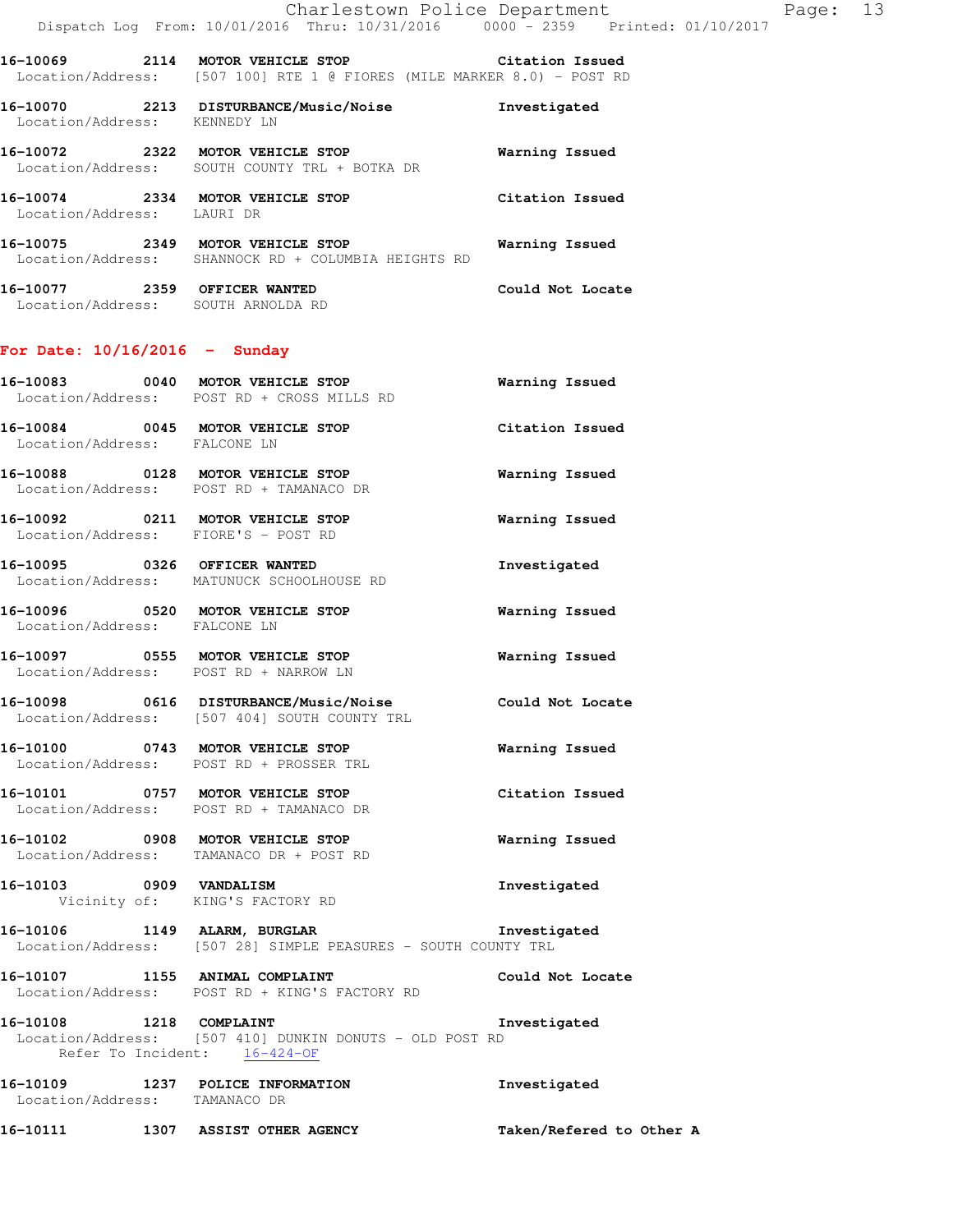Location/Address: [507 31] BLUE SHUTTERS BEACH - EAST BEACH RD

| 16-10112                                                      | 1415 | <b>WELL BEING CHECK</b> |  |  |  | Transported to Hospital |  |
|---------------------------------------------------------------|------|-------------------------|--|--|--|-------------------------|--|
| Location/Address: LIISA DR                                    |      |                         |  |  |  |                         |  |
| Refer To Incident: 16-407-OF                                  |      |                         |  |  |  |                         |  |
| 16–10113                                                      | 1614 | <b>TRAFFIC CONTROL</b>  |  |  |  | No Action Required      |  |
| Location/Address: [507 260] RTE 1 @ GENERAL STANTON - POST RD |      |                         |  |  |  |                         |  |

**16-10115 1712 TRAFFIC CONTROL Services Rendered**  Location/Address: POST RD + PROSSER TRL

**16-10117 1754 POLICE INFORMATION Investigated**  Location/Address: [507 579] SOUTH COUNTY TRL

**16-10119 1923 SUSPICIOUS ACTIVITY/VEHICLE Could Not Locate**  Location/Address: [507 614] NARROW LN

**16-10121 2100 BURGLARY (B & E) Investigated**  Location/Address: LAUREL RD

#### **For Date: 10/17/2016 - Monday**

| 16-10142<br>Location/Address: | 0543 | TRAFFIC CONTROL<br>POST RD + GENERAL STANTON LN                    | Services Rendered |
|-------------------------------|------|--------------------------------------------------------------------|-------------------|
| 16–10143<br>Location/Address: | 0548 | <b>TRANSPORT</b><br>TAUTOG LN                                      | Services Rendered |
| 16–10148<br>Location/Address: | 1142 | ASSIST CITIZEN<br>RAM ISLAND RD                                    | Investigated      |
| 16–10153                      | 1539 | MOTOR VEHICLE STOP<br>Location/Address: POST RD + SOUTH COUNTY TRL | Arrest (s) Made   |

 Refer To Arrest: 16-145-AR Arrest: CARDOZA, NICOLE S Address: 34 PROSSER TRL Apt. #112 CHARLESTOWN, RI Age: 19 Charges: VIOLATION -NO CONTACT ORDER

**16-10154 1601 ESCORT Services Rendered**  Location/Address: [507 235] NINIGRET INN - PROSSER TRL Refer To Incident: 16-408-OF

**16-10155 1602 NOTIFICATION Services Rendered**  Location/Address: LAUREL RD **16-10156 1749 TRAFFIC CONTROL Services Rendered**  Location/Address: POST RD + EAST BEACH RD

**16-10157 1824 FOLLOW-UP INVESTIGATION Investigated**  Location/Address: LAUREL RD **16-10158 1927 NOTIFICATION Services Rendered**  Location/Address: LAUREL RD **16-10159 2007 ASSIST OTHER POLICE DEPT Services Rendered**  Location/Address: POST RD + TAMANACO DR

**16-10161 2344 OFFICER WANTED Services Rendered**  Location/Address: OLD POST RD

# **For Date: 10/18/2016 - Tuesday**

| 16-10167          | 0035 | MOTOR VEHICLE STOP      | Warning Issued                                               |
|-------------------|------|-------------------------|--------------------------------------------------------------|
| Location/Address: |      | POST RD + WILDFLOWER RD |                                                              |
| 16-10168          | 0043 | MOTOR VEHICLE STOP      | Citation Issued                                              |
| Location/Address: |      |                         | $[507 258]$ RTE 1 @ SOUTH KINGSTOWN LINE (MM 11.4) - POST RD |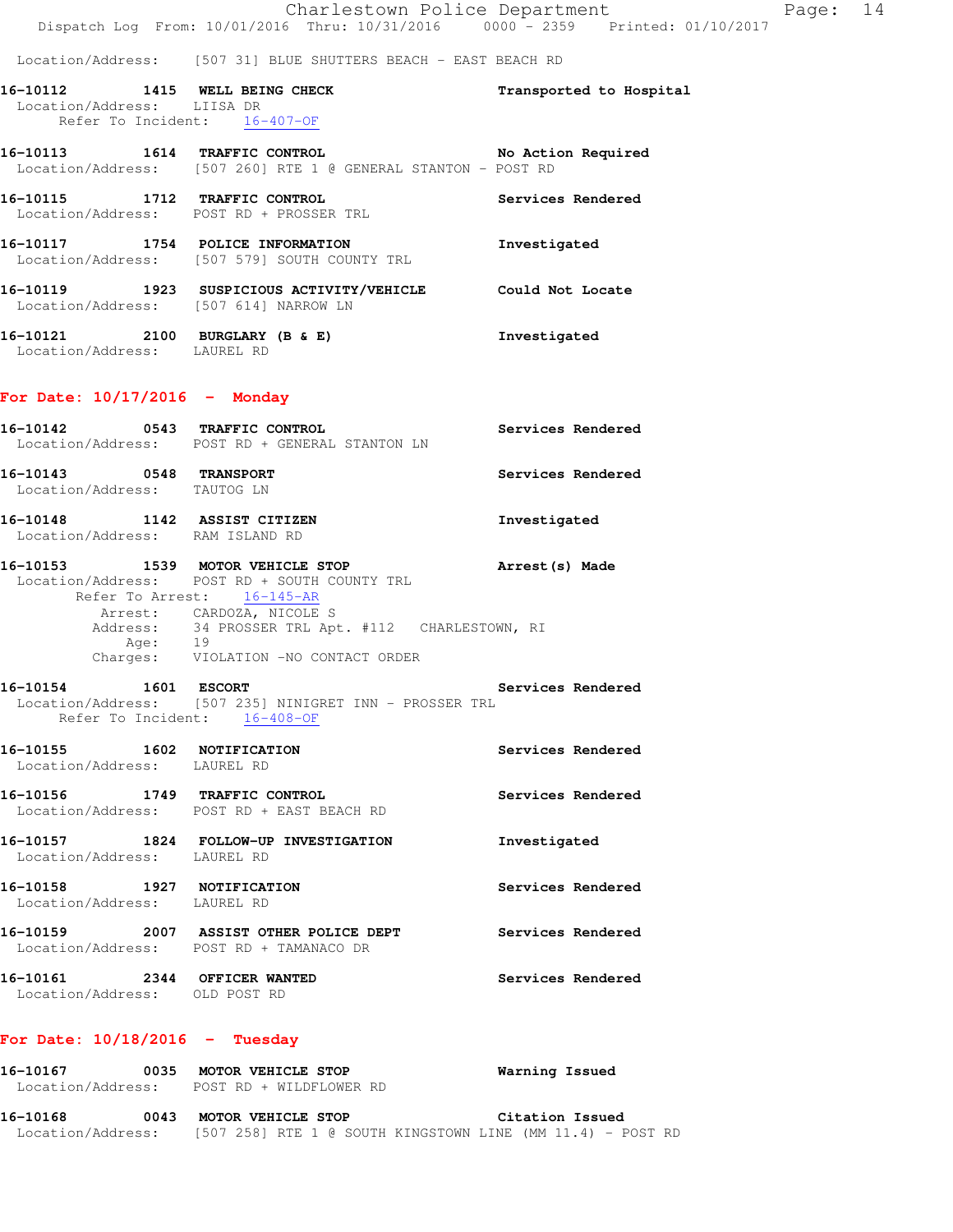**16-10170 0100 MOTOR VEHICLE STOP Citation Issued**  Location/Address: [507 258] RTE 1 @ SOUTH KINGSTOWN LINE (MM 11.4) - POST RD

**16-10173 0148 MOTOR VEHICLE STOP Warning Issued**  Location/Address: S COUNTY TRL + EAST CHARLES ST

**16-10181 0558 TRAFFIC CONTROL Warning Issued**  Location/Address: POST RD + GENERAL STANTON LN

**16-10182 0621 WELL BEING CHECK Transported to Hospital**  Location/Address: TAUTOG LN

**16-10183 0641 DOMESTIC/Assault/Diso/Other Peace Restored**  Location/Address: NEW BISCUIT CITY RD Refer To Incident: 16-409-OF

**16-10184 0830 MOTOR VEHICLE STOP Warning Issued**  Location/Address: POST RD + SCHOOLHOUSE POND RD

**16-10185 0853 TRAFFIC CONTROL Services Rendered**  Location/Address: POST RD + EAST BEACH RD

**16-10186 0900 FOLLOW-UP INVESTIGATION No Action Required**  Location/Address: KLONDIKE RD

**16-10187 0907 FOLLOW-UP INVESTIGATION Investigated**  Location/Address: KLONDIKE RD

**16-10188 0910 TRANSPORT Taken/Refered to Other A**  Location/Address: [507 642] CHARLESTOWN POLICE DEPARTMENT - OLD POST RD

**16-10192 1030 SUSPICIOUS ACTIVITY/VEHICLE Unfounded**  Vicinity of: CHARLESTOWN ELEMENTARY SCHOOL - CAROLINA BACK RD

**16-10194 1114 MOTOR VEHICLE STOP Warning Issued**  Location/Address: POST RD + SCHOOLHOUSE POND RD

**16-10195 1150 MOTOR VEHICLE STOP Warning Issued**  Location/Address: POST RD + SCHOOLHOUSE POND RD

**16-10196 1215 MOTOR VEHICLE STOP Warning Issued**  Location/Address: POST RD + SOUTH COUNTY TRL

16-10197 1218 ALARM, BURGLAR **Building Checked/Secured** Location/Address: ALTON CAROLINA RD

**16-10199 1255 MVA - Minor Investigated**  Location/Address: MIDLAND RD

**16-10200 1319 MOTOR VEHICLE COMPLAINT No Action Required**  Location/Address: [507 327] CHARLESTOWN BEACH TOWN PARKING LOT - CHARLESTOWN BEACH RD

**16-10201 1345 MOTOR VEHICLE STOP Warning Issued**  Location/Address: POST RD + SCHOOLHOUSE POND RD

**16-10202 1433 DISABLED MV Services Rendered**  Location/Address: SOUTH COUNTY TRL + WHIPPLE DR

**16-10203 1802 TRAFFIC CONTROL Services Rendered**  Location/Address: POST RD + KING'S FACTORY RD

**16-10205 1942 ALARM, BURGLAR False Alarm**  Location/Address: [507 698] NUTMEG LN

**16-10206 2006 MOTOR VEHICLE STOP Citation Issued**  Location/Address: SOUTH COUNTY TRL + SAND PLAIN RD

**16-10210 2251 FIRE, OTHER False Alarm**  Location/Address: [507 201] KENYON INDUSTRIES - SHERMAN AVE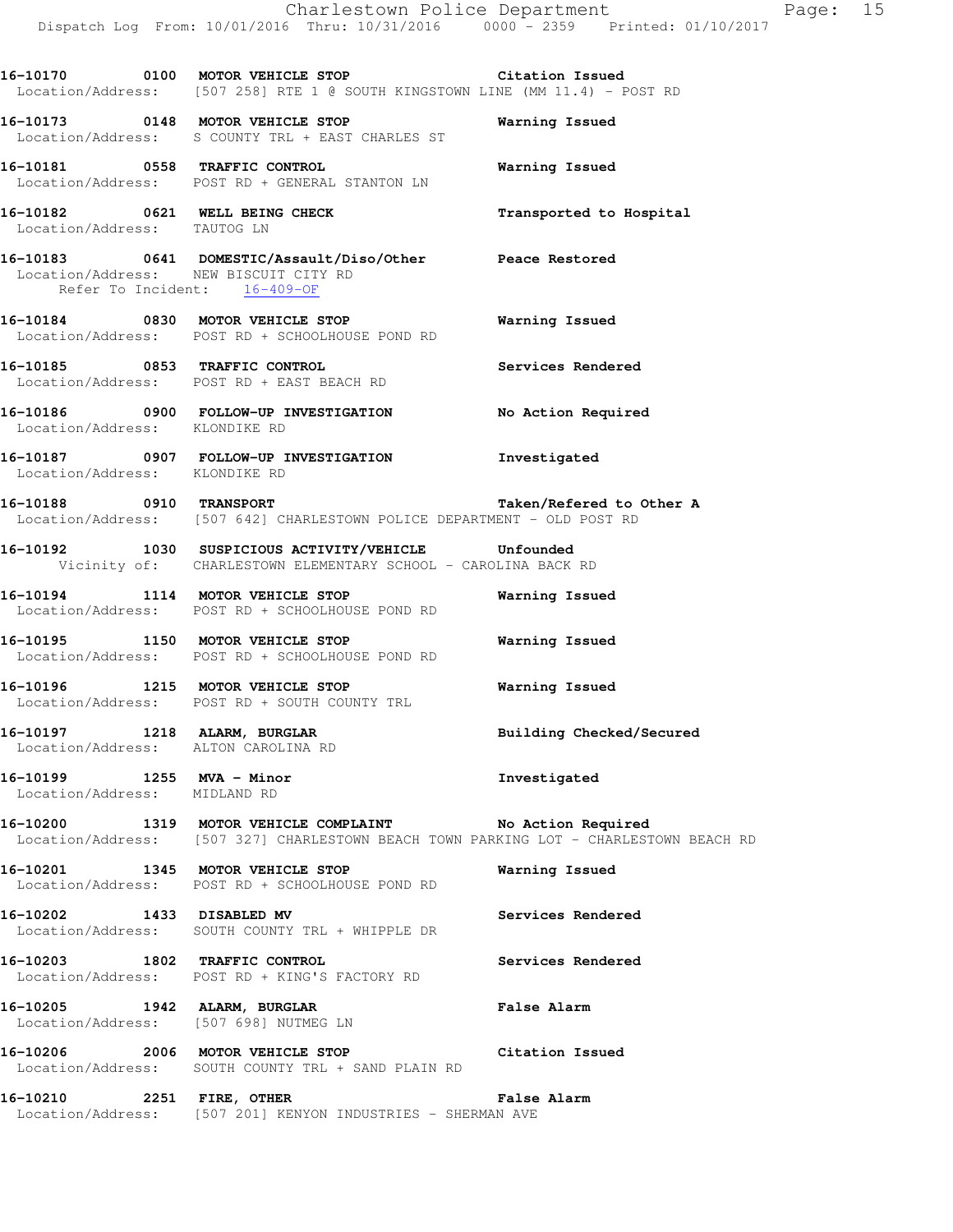# **For Date: 10/19/2016 - Wednesday**

| Location/Address: NARROW LN                                     | 16-10211 0022 ASSIST OTHER POLICE DEPT Investigated                                                                                                                       |                                                                                            |
|-----------------------------------------------------------------|---------------------------------------------------------------------------------------------------------------------------------------------------------------------------|--------------------------------------------------------------------------------------------|
|                                                                 | 16-10214 0125 MOTOR VEHICLE STOP 6 Warning Issued<br>Location/Address: POST RD + PROSSER TRL                                                                              |                                                                                            |
|                                                                 | 16-10215 0155 MOTOR VEHICLE STOP 6 Warning Issued<br>Location/Address: POST RD + WILDFLOWER RD                                                                            |                                                                                            |
|                                                                 | 16-10216 0342 911 CALLS/False/Hang-Ups/Open Building Checked/Secured                                                                                                      | Location/Address: [507 21] BURLINGAME STATE PARK - CAMPING AREA - BURLINGAME STATE PARK RD |
|                                                                 | 16-10217 0519 ROAD HAZARD/OBSTRUCTION Removed Hazard<br>Location/Address: POST RD + PROSSER TRL                                                                           |                                                                                            |
|                                                                 | 16-10222 0857 FIRE, STRUCTURE 16-10222 Investigated<br>Location/Address: [507 372] SOUTH SHORE MENTAL HEALTH - OLD POST RD                                                |                                                                                            |
|                                                                 | 16-10224 1253 MVA - Minor<br>Location/Address: SHANNOCK RD<br>Refer To Incident: 16-410-0F<br>Refer To Incident: 16-410-OF                                                | Report Taken                                                                               |
|                                                                 | 16-10225 1336 TRAFFIC CONTROL<br>Location/Address: POST RD + SOUTH COUNTY TRL                                                                                             | Services Rendered                                                                          |
|                                                                 | 16-10226 1459 ALARM, BURGLAR<br>Location/Address: [507 724] SANCTUARY RD                                                                                                  | <b>False Alarm</b>                                                                         |
|                                                                 | 16-10227 1521 ASSIST CITIZEN Services Rendered<br>Location/Address: [507 261] RTE 1 @ STATE GARAGE - POST RD                                                              |                                                                                            |
| Location/Address: FALCONE LN                                    | 16-10230 1621 DISABLED MV                                                                                                                                                 | Removed Hazard                                                                             |
|                                                                 | 16-10231 1624 TRAFFIC CONTROL<br>Location/Address: POST RD + PROSSER TRL                                                                                                  | Services Rendered                                                                          |
| Location/Address: OLD MILL RD                                   | 16-10232 1645 POLICE INFORMATION                                                                                                                                          | No Action Required                                                                         |
| Location/Address: CARMICHAEL LN<br>Refer To Incident: 16-411-OF | 16-10233 1735 MISSING PERSON                                                                                                                                              | Services Rendered                                                                          |
|                                                                 | 16-10234 1754 FOUND/LOST PROPERTY <b>16-10234</b> Report Taken<br>Location/Address: [507 26] CHARLESTOWN BREACHWAY - CHARLESTOWN BEACH RD<br>Refer To Incident: 16-412-OF |                                                                                            |
|                                                                 | 16-10235 1805 ASSIST OTHER POLICE DEPT<br>Location/Address: [507 44] KING'S FACTORY RD                                                                                    | Services Rendered                                                                          |
| Location/Address: NINIGRET AVE                                  | 16-10237 1930 911 CALLS/False/Hang-Ups/Open                                                                                                                               | Investigated                                                                               |
| Location/Address: OLD MILL RD                                   | 16-10240 2211 ASSIST OTHER POLICE DEPT                                                                                                                                    | Could Not Locate                                                                           |
|                                                                 | 16-10241 2243 ROAD HAZARD/OBSTRUCTION Removed Hazard<br>Location/Address: [507 923] MILE MARKER 10.2 - FALCONE LN                                                         |                                                                                            |
| For Date: $10/20/2016$ - Thursday                               |                                                                                                                                                                           |                                                                                            |
| 16-10244                                                        | 0020 MOTOR VEHICLE STOP<br>Location/Address: POST RD + PROSSER TRL                                                                                                        | No Action Required                                                                         |

**16-10246 0044 MOTOR VEHICLE STOP Warning Issued**  Location/Address: POST RD + CROSS MILLS RD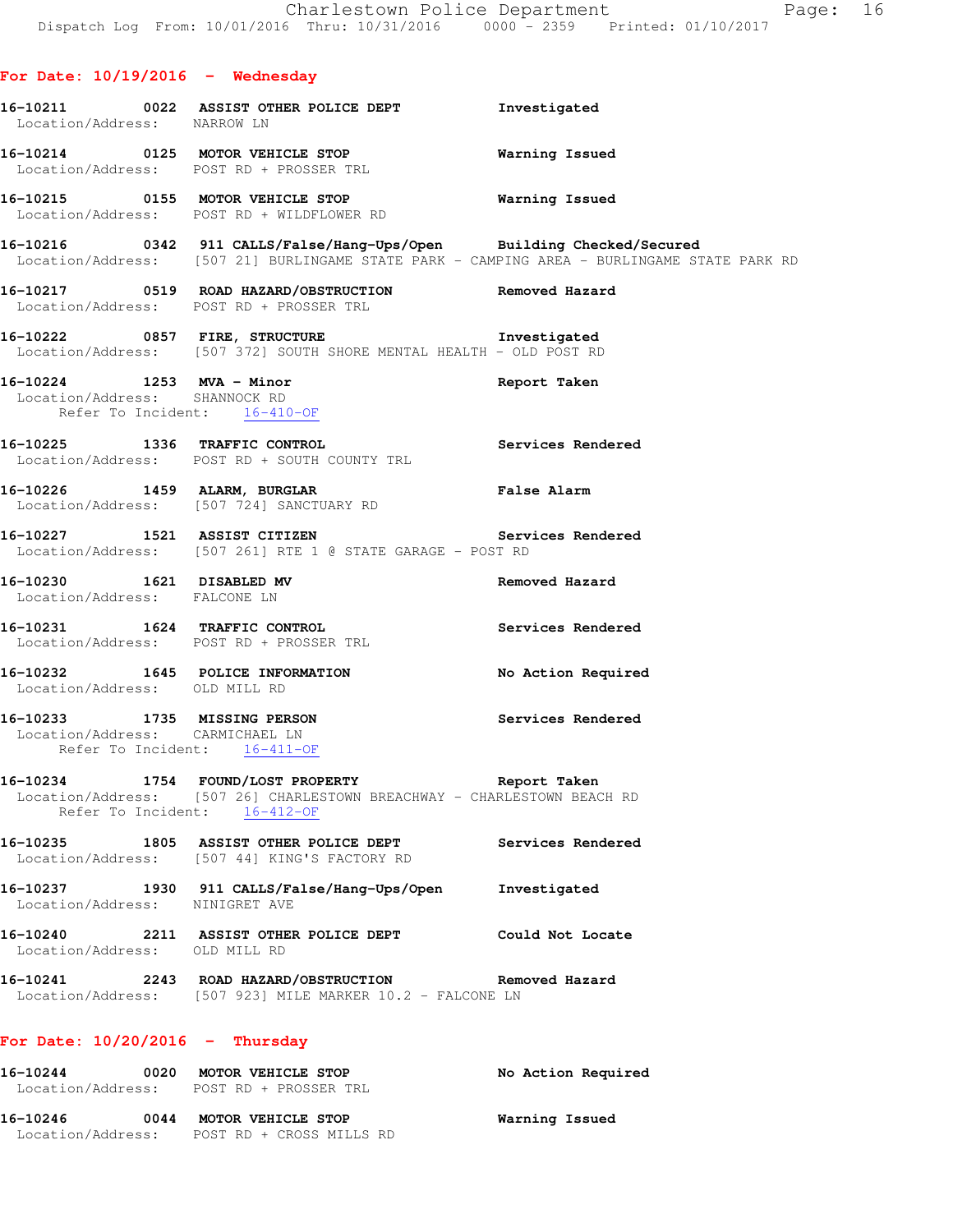| Location/Address: ROSS HILL RD | 16-10251 0639 MOTOR VEHICLE STOP                                                                   | Citation Issued    |
|--------------------------------|----------------------------------------------------------------------------------------------------|--------------------|
|                                | 16-10257 0920 TRAFFIC CONTROL<br>Location/Address: [507 614] NARROW LN                             | No Action Required |
|                                | 16-10258 0950 MOTOR VEHICLE STOP<br>Location/Address: POST RD + NARROW LN                          | Warning Issued     |
| 16-10259 1057 LARCENY          | Location/Address: SAND PLAIN RD<br>Refer To Incident: 16-413-OF                                    | Report Taken       |
| Location/Address: LAURI DR     | 16-10264 1529 ANNOYING PHONE CALLS<br>Refer To Incident: 16-414-OF                                 | Report Taken       |
|                                | 16-10266 1649 MOTOR VEHICLE STOP<br>Location/Address: SHUMANKANUC HILL RD                          | Warning Issued     |
|                                | 16-10267 1731 DISABLED MV<br>Location/Address: OLD MILL RD + CAROLINA BACK RD                      | Services Rendered  |
|                                | 16-10268 1805 OFFICER WANTED<br>Location/Address: BUCKEYE BROOK RD<br>Refer To Incident: 16-415-OF | Investigated       |
| Location/Address: POST RD      | 16-10273 2353 SUSPICIOUS ACTIVITY/VEHICLE Unfounded                                                |                    |

# **For Date: 10/21/2016 - Friday**

| 16-10291          | 0308 | SUSPICIOUS ACTIVITY/VEHICLE | Unfounded       |  |
|-------------------|------|-----------------------------|-----------------|--|
| Location/Address: |      | MAIZE DR                    |                 |  |
| 16-10293          | 0430 | MOTOR VEHICLE STOP          | Citation Issued |  |

Location/Address: POST RD + KING'S FACTORY RD

**16-10294 0544 MOTOR VEHICLE STOP Warning Issued**  Location/Address: [507 258] RTE 1 @ SOUTH KINGSTOWN LINE (MM 11.4) - POST RD

**16-10295 0556 MOTOR VEHICLE STOP Warning Issued**  Location/Address: NARROW LN + OLD POST RD

**16-10296 0626 MOTOR VEHICLE STOP No Action Required**  Location/Address: [507 258] RTE 1 @ SOUTH KINGSTOWN LINE (MM 11.4) - POST RD

**16-10297 0639 MOTOR VEHICLE STOP No Action Required**  Location/Address: POST RD + WILDFLOWER RD

**16-10298 0736 ANIMAL COMPLAINT Taken to Family/Guardian**  Vicinity of: WORDEN'S POND RD + SHANNOCK RD

**16-10300 0904 ALARM, BURGLAR False Alarm**  Location/Address: [507 419] WEST BEACH RD

### **16-10301 0928 DCYF INVESTIGATION Report Taken**  Location/Address: SAND PLAIN RD Refer To Incident: 16-416-OF

**16-10302 0948 ROAD HAZARD/OBSTRUCTION Taken/Refered to Other A**  Vicinity of: SOUTH COUNTY TRL

**16-10303 1017 MOTOR VEHICLE STOP Warning Issued**  Location/Address: [507 261] RTE 1 @ STATE GARAGE (MILE MARKER 9.6) - POST RD

**16-10304 1241 ALARM, BURGLAR False Alarm**  Location/Address: [507 539] OLD POST RD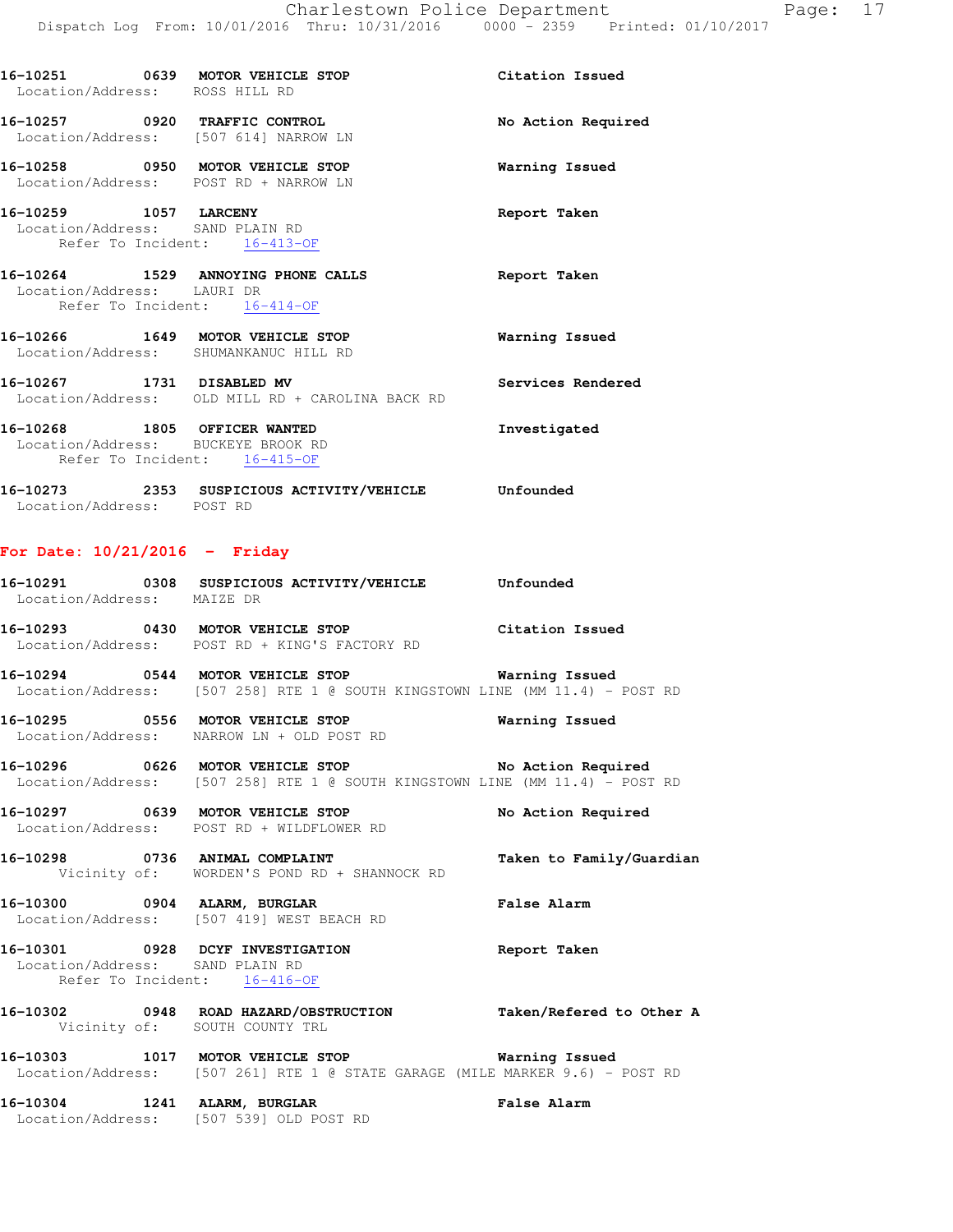| 16–10307                                                                |  | 1417 POLICE INFORMATION |  | <b>Services Rendered</b> |  |
|-------------------------------------------------------------------------|--|-------------------------|--|--------------------------|--|
| Location/Address: [507 642] CHARLESTOWN POLICE DEPARTMENT - OLD POST RD |  |                         |  |                          |  |
| Refer To Incident:                                                      |  | 16-417-OF               |  |                          |  |

**16-10308 1713 ROAD HAZARD/OBSTRUCTION Removed Hazard**  Location/Address: KING'S FACTORY RD + POST RD

Location/Address: POST RD + TAMANACO DR

**16-10309 1721 DISABLED MV Services Rendered**  Location/Address: POST RD + KING'S FACTORY RD

- **16-10310 1746 ROAD HAZARD/OBSTRUCTION Taken/Refered to Other A**  Location/Address: OLD SHANNOCK RD + SAND PLAIN RD
- **16-10312 1922 FOLLOW-UP INVESTIGATION Investigated**  Location/Address: [507 642] CHARLESTOWN POLICE DEPARTMENT - OLD POST RD
- **16-10314 2043 ROAD HAZARD/OBSTRUCTION Removed Hazard**  Location/Address: [507 912] MILE MARKER 6.0 - BURLINGAME STATE PARK RD

**16-10315 2053 DOMESTIC/Assault/Diso/Other Report Taken**  Location/Address: HOWARD DR Refer To Incident: 16-418-OF

**16-10318 2329 MOTOR VEHICLE STOP Warning Issued**  Location/Address: POST RD + SCHOOLHOUSE POND RD

**16-10319 2335 MOTOR VEHICLE STOP No Action Required**  Location/Address: FIORE'S - POST RD

**16-10322 2352 MOTOR VEHICLE STOP Warning Issued**  Location/Address: SOUTH COUNTY TRL + BOTKA DR

### **For Date: 10/22/2016 - Saturday**

| 16-10323<br>0000<br>Location/Address: |      | OFFICER WANTED<br>BURDICKVILLE RD | Investigated   |
|---------------------------------------|------|-----------------------------------|----------------|
| 16-10324<br>Location/Address:         | 0007 | WELL BEING CHECK<br>HOWARD DR     | Investigated   |
| 16-10332                              | 0542 | MOTOR VEHICLE STOP                | Warning Issued |

Location/Address: FIORE'S - POST RD

# **16-10333 0609 MOTOR VEHICLE STOP Arrest(s) Made**  Location/Address: SK LINE - POST RD

 Refer To Summons: 16-146-AR Summons: STRATTMAN, COLE S Address: 286A OLD COACH RD CHARLESTOWN, RI Age: 31 Charges: Driving after denial, suspension or revocation of license - 1st Offense

# **16-10339 1732 TRAFFIC CONTROL Services Rendered**  Location/Address: POST RD + FALCONE LN

**16-10341 1857 SUSPICIOUS ACTIVITY/VEHICLE Investigated**  Location/Address: [507 510] SANCTUARY RD **16-10345 2212 MOTOR VEHICLE STOP Warning Issued** 

Location/Address: POST RD + EAST BEACH RD

# **For Date: 10/23/2016 - Sunday**

| 16-10355                    | 0046    |                  | DOMESTIC/Assault/Diso/Other | Arrest (s) Made |  |
|-----------------------------|---------|------------------|-----------------------------|-----------------|--|
| Location/Address: TUCKER ST |         |                  |                             |                 |  |
| Refer To Arrest: 16-147-AR  |         |                  |                             |                 |  |
|                             | Arrest: | MARTIN, TRAVIS C |                             |                 |  |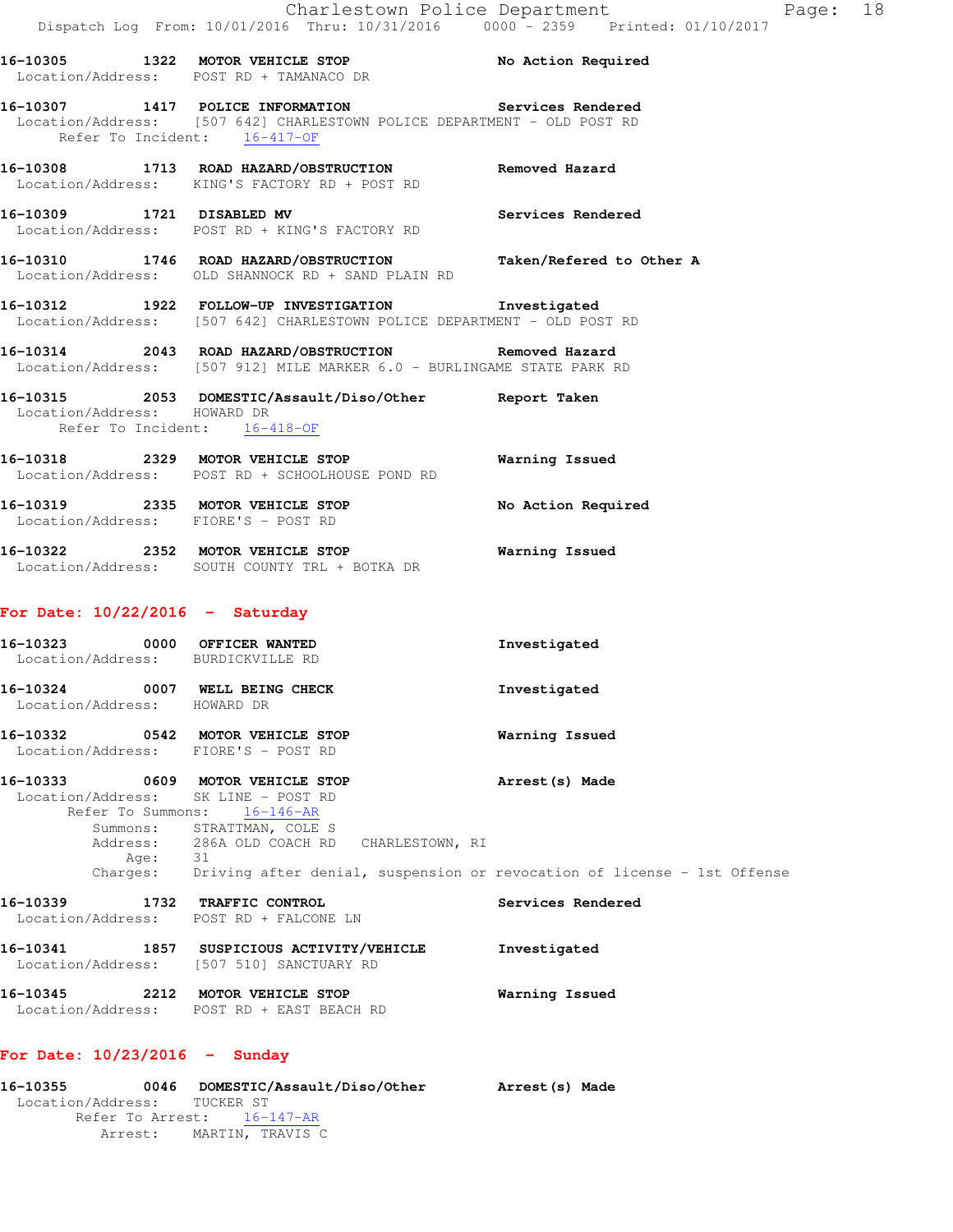|                                                        | Dispatch Log From: 10/01/2016 Thru: 10/31/2016 0000 <sup>-</sup> 2359 Printed: 01/10/2017                                                                | Charlestown Police Department | Page: 19 |  |
|--------------------------------------------------------|----------------------------------------------------------------------------------------------------------------------------------------------------------|-------------------------------|----------|--|
|                                                        | Address: 22 TUCKER ST CHARLESTOWN, RI                                                                                                                    |                               |          |  |
|                                                        | Age: 30<br>Charges: DOMESTIC-SIMPLE ASSAULT/BATTERY<br>DOMESTIC - ASSAULT BY STRANGULATION                                                               |                               |          |  |
|                                                        | 16-10361 0541 TRAFFIC CONTROL<br>Location/Address: POST RD + SCHOOLHOUSE POND RD                                                                         | No Action Required            |          |  |
| Refer To Incident: 16-419-OF                           | 16-10362 0601 BURGLARY (B & E) Investigated<br>Location/Address: [507 657] COUNTRY FOOD MART, LLC - SOUTH COUNTY TRL                                     |                               |          |  |
|                                                        | 16-10363 0658 ASSIST CITIZEN Services Rendered<br>Location/Address: [507 901] GROUP HOME (BY WHIPPLE DRIVE) - SOUTH COUNTY TRL                           |                               |          |  |
| 16-10365 1143 LARCENY<br>Location/Address: SEA LEA AVE | Refer To Incident: 16-420-OF                                                                                                                             | Report Taken                  |          |  |
|                                                        | 16-10366 1149 ANIMAL COMPLAINT Services Rendered<br>Location/Address: [507 469] OLD MILL DINER - SOUTH COUNTY TRL                                        |                               |          |  |
| Location/Address: LAUREL RD                            | 16-10368 1418 ASSIST OTHER AGENCY Services Rendered                                                                                                      |                               |          |  |
| Location/Address: HOWARD DR                            | 16-10369 1513 DOMESTIC/Assault/Diso/Other Investigated                                                                                                   |                               |          |  |
|                                                        | 16-10371 1850 DUMPING VIOLATIONS 1nvestigated<br>Location/Address: [507 653] THE COVE RESTURANT - OLD POST RD                                            |                               |          |  |
| Location/Address: OLD SHANNOCK RD                      | 16-10372 1911 SUSPICIOUS ACTIVITY/VEHICLE                                                                                                                | Investigated                  |          |  |
| Location/Address: OLD POST RD                          | 16-10373 1930 WELL BEING CHECK                                                                                                                           | Investigated                  |          |  |
|                                                        | 16-10374 1931 MOTOR VEHICLE STOP<br>Location/Address: SHANNOCK RD + WORDEN'S POND RD                                                                     | Citation Issued               |          |  |
|                                                        | 16-10375 2002 MVA - Minor<br>Location/Address: ALTON CAROLINA RD                                                                                         | Taken/Refered to Other A      |          |  |
|                                                        | 16-10376 2042 911 CALLS/False/Hang-Ups/Open Investigated<br>Location/Address: [507 72] CUMBERLAND FARMS - OLD POST RD                                    |                               |          |  |
|                                                        | 16-10377 2043 MOTOR VEHICLE STOP 6 Warning Issued<br>Location/Address: [507 225] PROPERTIES UNLIMITED - POST RD                                          |                               |          |  |
| For Date: $10/24/2016$ - Monday                        |                                                                                                                                                          |                               |          |  |
| Location/Address: TAUTOG LN                            | 16-10387 0045 WELL BEING CHECK                                                                                                                           | Transported to Hospital       |          |  |
|                                                        | 16-10388 0131 SUSPICIOUS ACTIVITY/VEHICLE Investigated<br>Location/Address: [507 247] HUNGRY HAVEN RESTAURANT - SOUTH COUNTY TRL                         |                               |          |  |
|                                                        | 16-10394 0201 MOTOR VEHICLE STOP Citation Issued<br>Location/Address: [507 258] RTE 1 @ SOUTH KINGSTOWN LINE (MM 11.4) - POST RD                         |                               |          |  |
| 16-10401 0523 TRAFFIC CONTROL                          | Location/Address: POST RD + GENERAL STANTON LN                                                                                                           | Services Rendered             |          |  |
|                                                        | 16-10402 0814 POLICE INFORMATION Report Taken<br>Location/Address: [507 642] CHARLESTOWN POLICE DEPARTMENT - OLD POST RD<br>Refer To Incident: 16-422-OF |                               |          |  |
|                                                        | 16-10405 0916 MOTOR VEHICLE STOP                                                                                                                         | <b>Warning Issued</b>         |          |  |

Location/Address: POST RD + GENERAL STANTON LN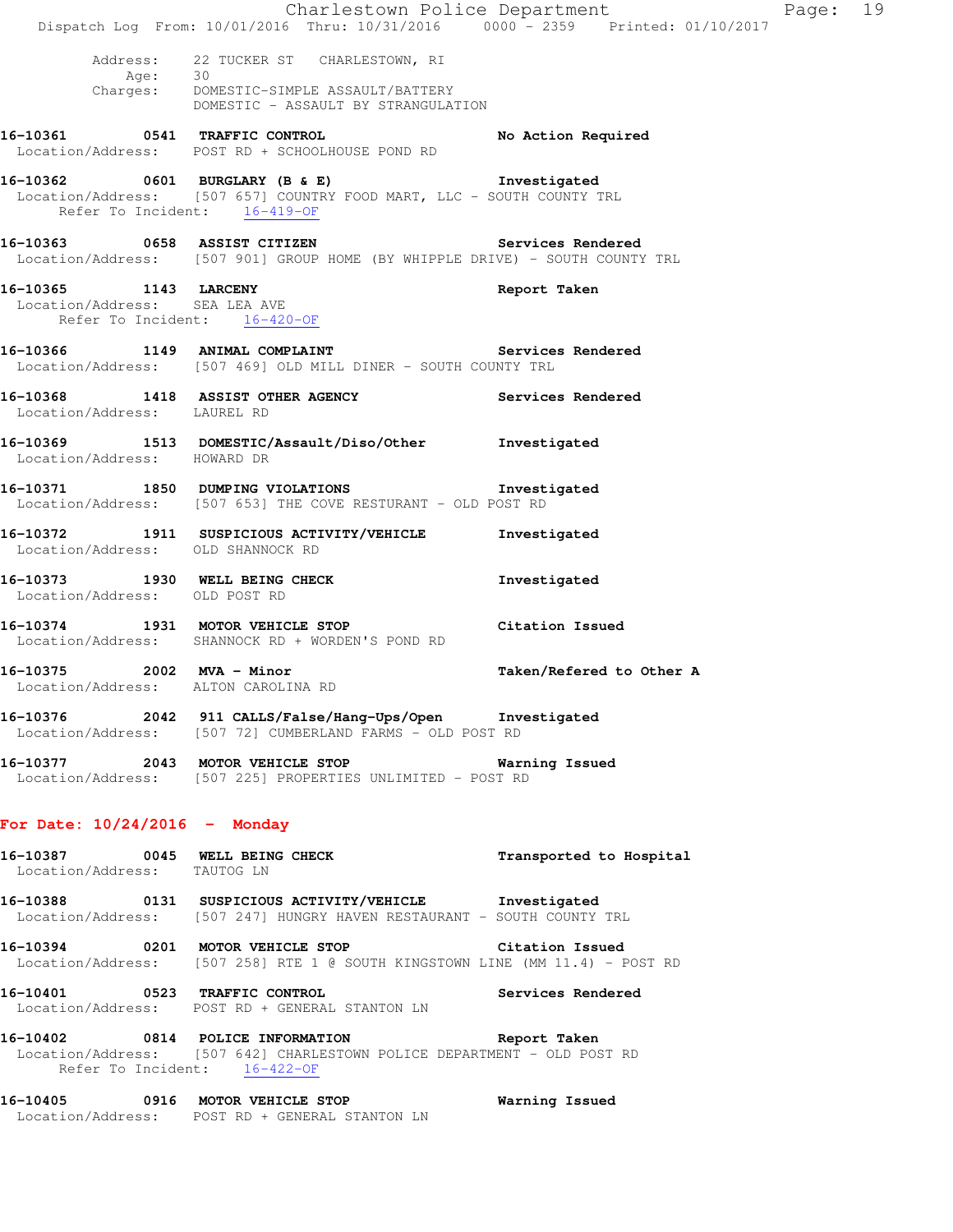**16-10408 1113 SUSPICIOUS ACTIVITY/VEHICLE Could Not Locate**  Location/Address: TOCKWOTTEN COVE RD

**16-10409 1133 ANIMAL COMPLAINT Taken/Refered to Other A**  Location/Address: [507 861] SOUTH COUNTY HABITAT FOR HUMANITY - SHANNOCK RD

**16-10410 1335 TRAFFIC CONTROL No Action Required**  Location/Address: [507 29] ARROWHEAD DENTAL - SOUTH COUNTY TRL

**16-10412 1524 TRAFFIC CONTROL Services Rendered**  Location/Address: POST RD + TAMANACO DR

**16-10414 1657 ASSIST OTHER POLICE DEPT Services Rendered**  Vicinity of: [507 276] RTE 2 @ RICHMOND LINE - SOUTH COUNTY TRL

**16-10416 1742 MOTOR VEHICLE STOP No Action Required**  Location/Address: SOUTH COUNTY TRL + NEW BISCUIT CITY RD

**16-10417 1747 MOTOR VEHICLE STOP Warning Issued**  Location/Address: SOUTH COUNTY TRL + NEW BISCUIT CITY RD

**16-10420 1916 WELL BEING CHECK Investigated**  Location/Address: HOWARD DR **16-10421 2009 ANIMAL COMPLAINT Investigated** 

Location/Address: NARROW LN

#### **For Date: 10/25/2016 - Tuesday**

**16-10435 0821 MOTOR VEHICLE STOP No Action Required**  Location/Address: [507 261] RTE 1 @ STATE GARAGE (MILE MARKER 9.6) - POST RD

**16-10438 0920 PSYCHOLOGICAL EMERGENCY Transported to Hospital**  Location/Address: CASTLE ROCK DR

**16-10439 1049 MOTOR VEHICLE STOP Warning Issued**  Location/Address: [507 200] RTE 1 @ PACKAGE STORE - POST RD

**16-10440 1053 FOLLOW-UP INVESTIGATION Investigated**  Location/Address: LIISA DR

**16-10441 1056 ASSIST CITIZEN Services Rendered**  Location/Address: [507 72] CUMBERLAND FARMS - OLD POST RD

16-10443 1306 ANIMAL COMPLAINT **16-10443** Taken/Refered to Other A Location/Address: NARROW LN + POST RD

**16-10444 1318 ALARM, BURGLAR Investigated**  Location/Address: [507 419] WEST BEACH RD

**16-10445 1449 POLICE INFORMATION Unfounded**  Location/Address: [507 368] CHARLESTOWN RICHMOND FIRE DEPARTMENT - SOUTH COUNTY TRL

**16-10446 1545 TRAFFIC CONTROL No Action Required**  Location/Address: FIORE'S - POST RD

**16-10448 1653 OFFICER WANTED Report Taken**  Location/Address: HOWARD DR Refer To Incident: 16-426-OF

**16-10449 1714 ANIMAL COMPLAINT Unfounded**  Location/Address: KING'S FACTORY RD + PROSSER TRL

**16-10450 1725 OFFICER WANTED Investigated**  Location/Address: KING'S FACTORY RD

**16-10451 1803 DIS CONDUCT / FIGHT Investigated**  Location/Address: [507 72] CUMBERLAND FARMS - OLD POST RD

**16-10452 1819 FOLLOW-UP INVESTIGATION Investigated**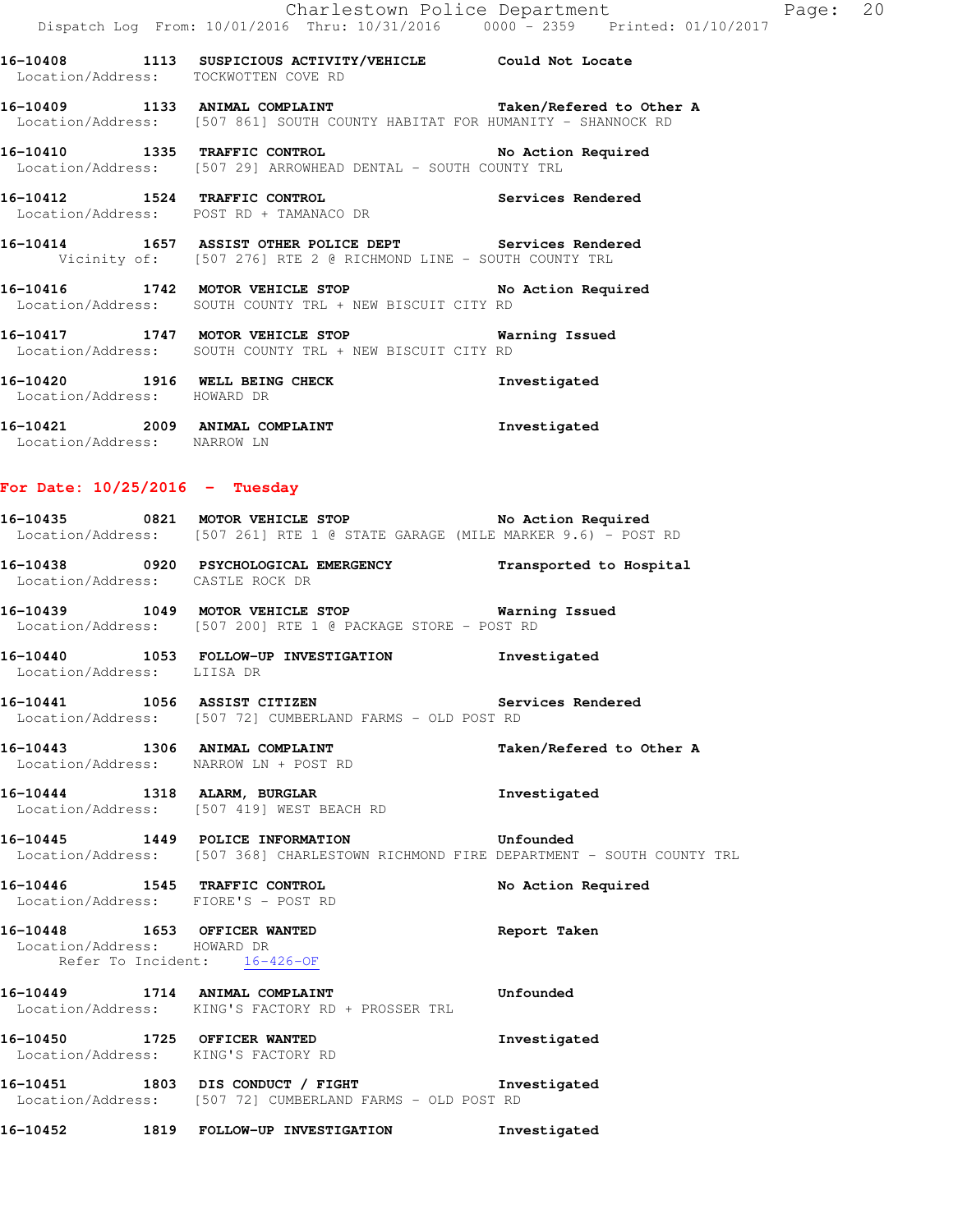Location/Address: [507 642] CHARLESTOWN POLICE DEPARTMENT - OLD POST RD

**16-10453 1911 ANIMAL COMPLAINT Services Rendered**  Location/Address: [507 869] GROUP HOME PERSPECTIVE - KING'S FACTORY RD

**16-10454 2121 OFFICER WANTED Peace Restored**  Location/Address: OLD POST RD Refer To Incident: 16-427-OF

**16-10457 2154 TRAFFIC CONTROL Services Rendered**  Location/Address: POST RD + PROSSER TRL

**16-10460 2301 POLICE INFORMATION No Action Required**  Location/Address: [507 642] CHARLESTOWN POLICE DEPARTMENT - OLD POST RD

#### **For Date: 10/26/2016 - Wednesday**

- **16-10461 0033 OFFICER WANTED Investigated**  Location/Address: CAROLINA BACK RD **16-10466 0152 MOTOR VEHICLE STOP No Action Required**  Location/Address: BEND RD **16-10467 0308 ALARM, BURGLAR Building Checked/Secured**  Location/Address: KENNEDY LN
- **16-10470 0835 MOTOR VEHICLE STOP Warning Issued**  Vicinity of: [507 374] SAINT MARYS CHURCH - CAROLINA BACK RD
- **16-10471 1000 DISTURBANCE/Music/Noise Investigated**  Location/Address: SOUTH COUNTY TRL
- **16-10472 1025 ESCORT Services Rendered**  Location/Address: [507 215] SAINT ANDREW LUTHERAN CHURCH - EAST BEACH RD
- **16-10473 1116 MVA Minor Investigated**  Location/Address: SAND HILL RD
- **16-10474 1515 CIVIL MATTER Peace Restored**  Location/Address: [507 19] CHARLESTOWN ELEMENTARY SCHOOL - CAROLINA BACK RD

**16-10475 1622 MVA - Minor Taken/Refered to Other A**  Location/Address: POST RD + WARREN RD

### **16-10476 1937 MOTOR VEHICLE COMPLAINT Report Taken**  Location/Address: SOUTH COUNTY TRL Refer To Incident: 16-428-OF

- **16-10477 2048 MOTOR VEHICLE STOP Investigated**  Location/Address: POST RD + KING'S FACTORY RD **16-10486 2359 MOTOR VEHICLE STOP Warning Issued**
- Location/Address: FIORE'S POST RD

# **For Date: 10/27/2016 - Thursday**

| 16-10487<br>0013<br>Location/Address: | MOTOR VEHICLE STOP<br>POST RD + PROSSER TRL                         | Warning Issued  |
|---------------------------------------|---------------------------------------------------------------------|-----------------|
| 16-10490<br>0041                      | MOTOR VEHICLE STOP<br>Location/Address: POST RD + WILDFLOWER RD     | Warning Issued  |
| 16-10492<br>0058                      | MOTOR VEHICLE STOP<br>Location/Address: POST RD + KING'S FACTORY RD | Warning Issued  |
| 16-10494<br>0131<br>Location/Address: | MOTOR VEHICLE STOP<br>RICHMOND LINE – SOUTH COUNTY TRL              | Warning Issued  |
| 16-10497<br>0150                      | MOTOR VEHICLE STOP                                                  | Citation Issued |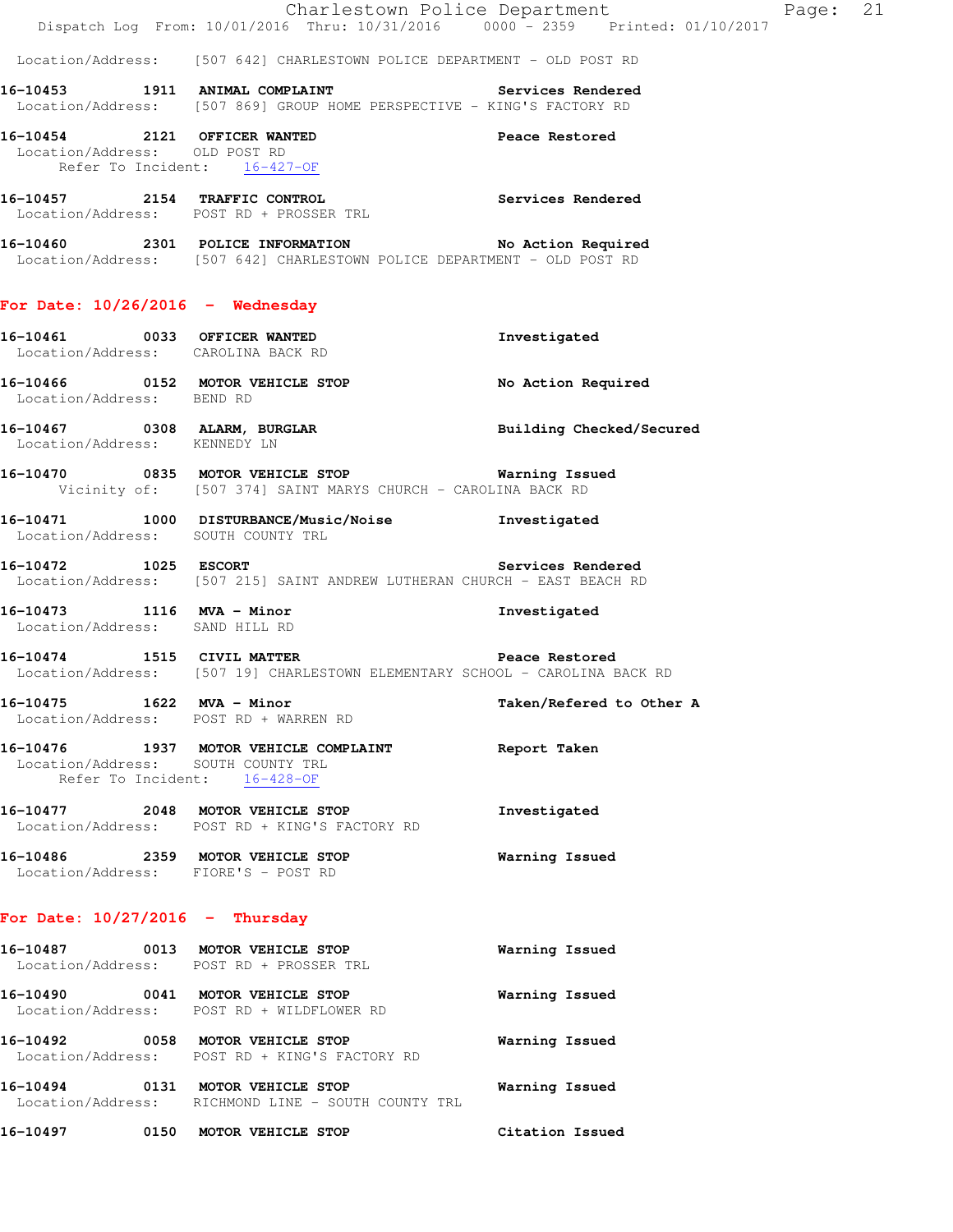| 16-10503<br>0540<br>Location/Address:                   | MOTOR VEHICLE STOP<br>POST RD + SCHOOLHOUSE POND RD                  | Warning Issued     |
|---------------------------------------------------------|----------------------------------------------------------------------|--------------------|
| 16-10504<br>0553<br>Location/Address: FIORE'S - POST RD | MOTOR VEHICLE STOP                                                   | Warning Issued     |
| 16-10505<br>0735                                        | ALARM, FIRE<br>Location/Address: [507 253] GREENSCAPES - OLD POST RD | <b>False Alarm</b> |

**16-10511 1707 ALARM, BURGLAR False Alarm**  Location/Address: [507 405] SOUTH COUNTY TRL

- **16-10512 2134 ALARM, CO DETECTOR Investigated**  Location/Address: HAWKSBILL WAY
- **16-10513 2310 ROAD HAZARD/OBSTRUCTION Removed Hazard**  Vicinity of: [507 372] SOUTH SHORE MENTAL HEALTH - OLD POST RD

#### **For Date: 10/28/2016 - Friday**

|                                                                     | 16-10527 0153 ALARM, BURGLAR<br>Location/Address: [507 481] SURFSIDE AVE                                           | <b>False Alarm</b>       |
|---------------------------------------------------------------------|--------------------------------------------------------------------------------------------------------------------|--------------------------|
|                                                                     | 16-10531 0403 ALARM, BURGLAR<br>Location/Address: [507 678] SANDPIPER LN                                           | <b>False Alarm</b>       |
|                                                                     | 16-10532 0547 MOTOR VEHICLE STOP<br>Location/Address: POST RD + KING'S FACTORY RD                                  | <b>Warning Issued</b>    |
| 16-10533 0601 MVA - Minor<br>Refer To Incident: 16-429-OF           | Location/Address: POST RD + PROSSER TRL                                                                            | Investigated             |
|                                                                     | 16-10534 0603 MOTOR VEHICLE STOP 5 Warning Issued<br>Location/Address: [507 260] RTE 1 @ GENERAL STANTON - POST RD |                          |
| Location/Address: BUTTER LN                                         | 16-10538 1035 911 CALLS/False/Hang-Ups/Open Investigated                                                           |                          |
| 16-10541 1303 HOUSE CHECK<br>Location/Address: CHARLESTOWN BEACH RD |                                                                                                                    | Building Checked/Secured |
|                                                                     | 16-10543 1609 TRAFFIC CONTROL<br>Location/Address: POST RD + EAST BEACH RD                                         | Investigated             |
| Location/Address: AUBURN DR                                         | 16-10544 1623 SUSPICIOUS ACTIVITY/VEHICLE Threstigated                                                             |                          |
| Location/Address: KING'S FACTORY RD<br>Refer To Accident: 16-153-AC | 16-10547 1817 MVA - W/Injury/Fluid/Hazard Report Taken                                                             |                          |
|                                                                     | 16-10548 2008 SUSPICIOUS ACTIVITY/VEHICLE Could Not Locate<br>Location/Address: ARCHES - CHARLESTOWN BEACH RD      |                          |
|                                                                     |                                                                                                                    |                          |

**16-10550 2345 SUSPICIOUS ACTIVITY/VEHICLE Investigated**  Location/Address: [507 364] CROTTY AND SONS AUTO BODY - SOUTH COUNTY TRL

### **For Date: 10/29/2016 - Saturday**

| 16–10551<br>Location/Address: | 0000 | MOTOR VEHICLE STOP<br>POST RD + FALCONE LN                      | No Action Required |
|-------------------------------|------|-----------------------------------------------------------------|--------------------|
| 16-10553                      | 0008 | MOTOR VEHICLE STOP<br>Location/Address: POST RD + EAST BEACH RD | Warning Issued     |
| 16-10554                      | 0011 | <b>DISTURBANCE/Music/Noise</b>                                  | Investigated       |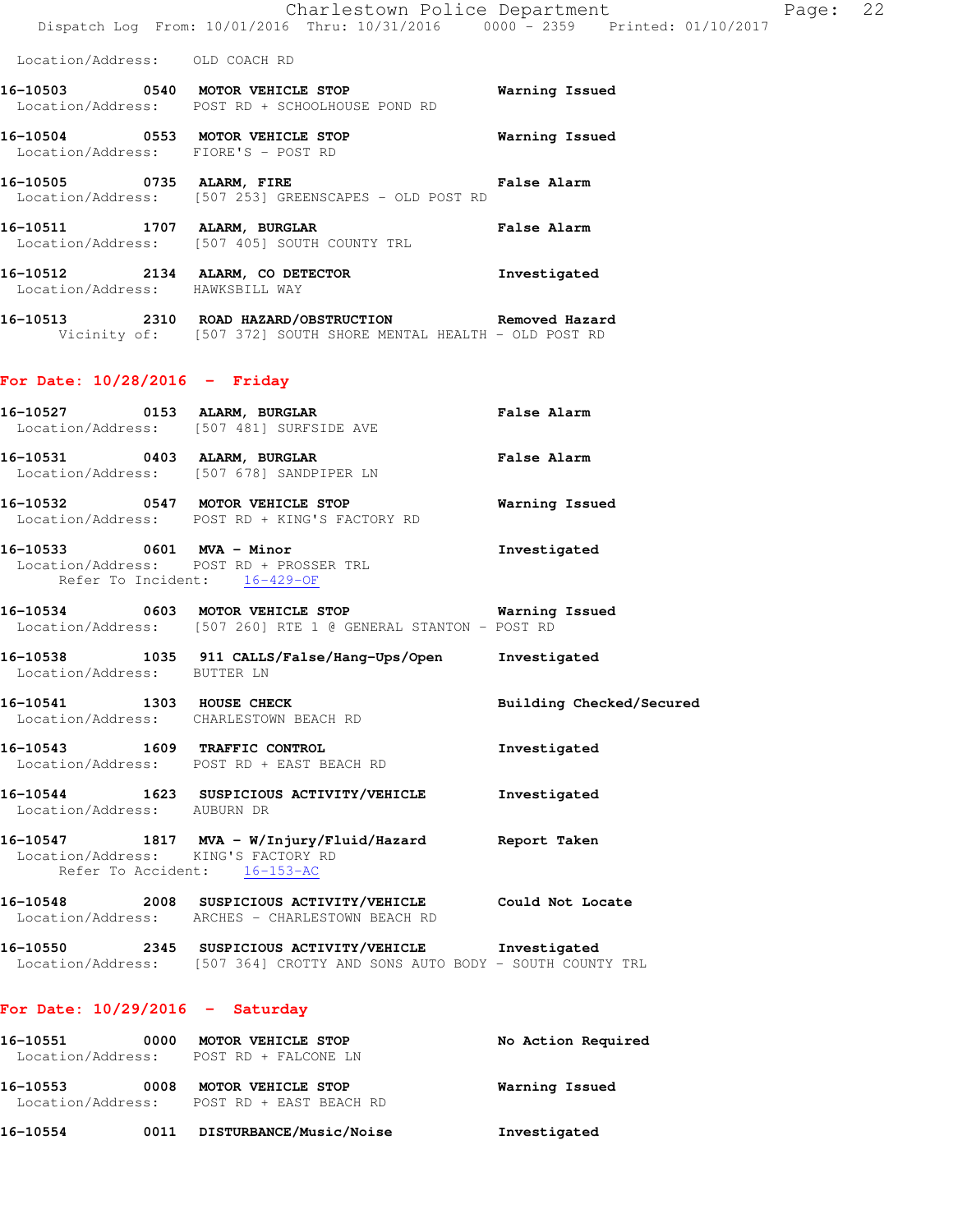|                                         | Dispatch Log From: 10/01/2016 Thru: 10/31/2016 0000 - 2359 Printed: 01/10/2017                                           | Charlestown Police Department | Page: 23 |  |
|-----------------------------------------|--------------------------------------------------------------------------------------------------------------------------|-------------------------------|----------|--|
|                                         | Location/Address: [507 64] RATHSKELLER RESTAURANT - OLD COACH RD                                                         |                               |          |  |
|                                         | 16-10557 0037 TRAFFIC CONTROL<br>Location/Address: POST RD + GENERAL STANTON LN                                          | Warning Issued                |          |  |
|                                         | 16-10558 0056 MOTOR VEHICLE STOP<br>Location/Address: POST RD + SCHOOLHOUSE POND RD                                      | Warning Issued                |          |  |
| Refer To Incident: 16-430-OF            | 16-10559 0107 MOTOR VEHICLE STOP<br>Location/Address: POST RD + ROSS HILL RD                                             | Citation Issued               |          |  |
|                                         | 16-10560 0153 MOTOR VEHICLE STOP 6 Warning Issued<br>Location/Address: [507 868] MICHAEL'S GARAGE - POST RD              |                               |          |  |
|                                         | 16-10561 0157 MOTOR VEHICLE STOP Citation Issued<br>Location/Address: POST RD + SCHOOLHOUSE POND RD                      |                               |          |  |
|                                         | 16-10568 0439 ANIMAL COMPLAINT<br>Location/Address: [507 72] CUMBERLAND FARMS - OLD POST RD                              | Services Rendered             |          |  |
| Location/Address: POST RD + NARROW LN   | 16-10569 0509 MOTOR VEHICLE STOP                                                                                         | <b>Warning Issued</b>         |          |  |
|                                         | 16-10570 0622 MOTOR VEHICLE STOP <b>Warning Issued</b><br>Location/Address: [507 29] ARROWHEAD DENTAL - SOUTH COUNTY TRL |                               |          |  |
|                                         | 16-10573 0952 EVASION OF PAYMENT/Gas/Tow/Inn<br>Location/Address: [507 88] EAST WEST MARKET - POST RD                    | Investigated                  |          |  |
| Location/Address: POST RD + PROSSER TRL | 16-10575 1058 TEAM EFFORT - TRAFFIC STOP Citation Issued                                                                 |                               |          |  |
|                                         | 16-10576 1107 TEAM EFFORT - TRAFFIC STOP Citation Issued<br>Location/Address: POST RD + KING'S FACTORY RD                |                               |          |  |
| Location/Address: POST RD + TAMANACO DR | 16-10577 1140 TEAM EFFORT - TRAFFIC STOP Citation Issued                                                                 |                               |          |  |
| Location/Address: POST RD + PROSSER TRL | 16-10578 1154 TEAM EFFORT - TRAFFIC STOP Citation Issued                                                                 |                               |          |  |
| Location/Address: POST RD + TAMANACO DR | 16-10579 1205 TEAM EFFORT - TRAFFIC STOP Citation Issued                                                                 |                               |          |  |
| Location/Address: POST RD + NARROW LN   | 16-10580 1302 TEAM EFFORT - TRAFFIC STOP                                                                                 | No Action Required            |          |  |
|                                         | 16-10581 1310 TEAM EFFORT - TRAFFIC STOP Citation Issued<br>Location/Address: POST RD + SOUTH COUNTY TRL                 |                               |          |  |
| Location/Address: POST RD + PROSSER TRL | 16-10582 1319 TEAM EFFORT - TRAFFIC STOP                                                                                 | No Action Required            |          |  |
| Location/Address: POST RD + MEADOW LN   | 16-10583 1328 TEAM EFFORT - TRAFFIC STOP                                                                                 | No Action Required            |          |  |
| Location/Address: POST RD + TAMANACO DR | 16-10584 1340 TEAM EFFORT - TRAFFIC STOP Citation Issued                                                                 |                               |          |  |
| Location/Address: POST RD + TAMANACO DR | 16-10585 1358 TEAM EFFORT - TRAFFIC STOP Citation Issued                                                                 |                               |          |  |
| Location/Address: POST RD + TAMANACO DR | 16-10586 1409 TEAM EFFORT - TRAFFIC STOP Citation Issued                                                                 |                               |          |  |
| Location/Address: POST RD + TAMANACO DR | 16-10587 1425 TEAM EFFORT - TRAFFIC STOP Citation Issued                                                                 |                               |          |  |
| Location/Address: POST RD + PROSSER TRL | 16-10588 1508 TEAM EFFORT - TRAFFIC STOP                                                                                 | No Action Required            |          |  |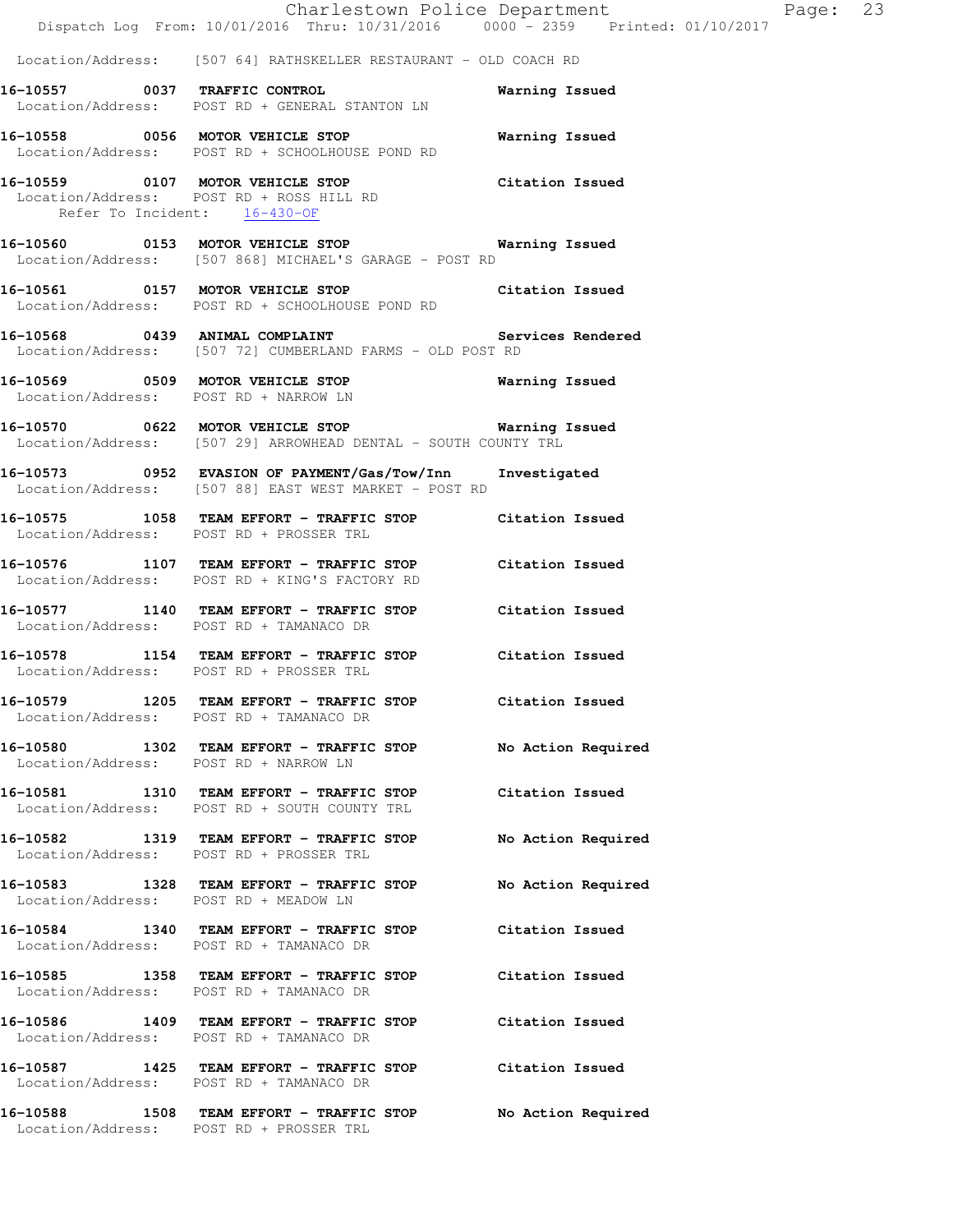Location/Address: POST RD + PROSSER TRL **16-10590 1525 TEAM EFFORT - TRAFFIC STOP Citation Issued**  Location/Address: [507 266] RTE 1 @ WILLOWS - POST RD **16-10591 1527 TRESPASSING Report Taken**  Location/Address: NARRAGANSETT TRL Refer To Incident: 16-431-OF **16-10593 1602 TEAM EFFORT - TRAFFIC STOP Citation Issued**  Location/Address: [507 266] RTE 1 @ WILLOWS - POST RD **16-10594 1622 TEAM EFFORT - TRAFFIC STOP Citation Issued**  Location/Address: [507 266] RTE 1 @ WILLOWS - POST RD **16-10595 1639 TEAM EFFORT - TRAFFIC STOP Citation Issued**  Location/Address: [507 266] RTE 1 @ WILLOWS - POST RD **16-10596 1653 POLICE INFORMATION Investigated**  Location/Address: LAURI DR **16-10597 1711 TEAM EFFORT - TRAFFIC STOP Citation Issued**  Location/Address: SHANNOCK RD + SOUTH COUNTY TRL **16-10598 1723 TEAM EFFORT - TRAFFIC STOP Citation Issued**  Location/Address: SOUTH COUNTY TRL + SHANNOCK RD **16-10599 1740 TEAM EFFORT - TRAFFIC STOP Citation Issued**  Location/Address: SHANNOCK RD + SOUTH COUNTY TRL **16-10600 1742 MOTOR VEHICLE STOP Warning Issued**  Location/Address: [507 28] SIMPLE PEASURES - SOUTH COUNTY TRL **16-10601 1747 MOTOR VEHICLE COMPLAINT Investigated**  Location/Address: POST RD + PROSSER TRL **16-10602 1758 TEAM EFFORT - TRAFFIC STOP Citation Issued**  Location/Address: [507 276] RTE 2 @ RICHMOND LINE - SOUTH COUNTY TRL

**16-10589 1509 TEAM EFFORT - TRAFFIC STOP Citation Issued** 

**16-10604 1908 TEAM EFFORT - TRAFFIC STOP No Action Required**  Location/Address: [507 258] RTE 1 @ SOUTH KINGSTOWN LINE (MM 11.4) - POST RD

**16-10605 1918 TEAM EFFORT - TRAFFIC STOP Citation Issued**  Location/Address: POST RD + NARROW LN

**16-10606 1940 TEAM EFFORT - TRAFFIC STOP Citation Issued**  Location/Address: [507 266] RTE 1 @ WILLOWS - POST RD

**16-10607 2000 TEAM EFFORT - TRAFFIC STOP Citation Issued**  Location/Address: POST RD + WEST BEACH RD

**16-10608 2016 TEAM EFFORT - TRAFFIC STOP Citation Issued**  Location/Address: POST RD + KING'S FACTORY RD

**16-10609 2022 MOTOR VEHICLE STOP Warning Issued**  Location/Address: [507 212] SURFSIDE MOTOR INN - NARROW LN

16-10610 2024 ALARM, BURGLAR **Building Checked/Secured** Location/Address: [507 678] SANDPIPER LN

**16-10611 2028 MOTOR VEHICLE STOP Citation Issued**  Location/Address: [507 849] NINIGRET INN - POST RD + PROSSER TRL

**16-10612 2032 TEAM EFFORT - TRAFFIC STOP Citation Issued**  Location/Address: OLD COACH RD

**16-10613 2045 TEAM EFFORT - TRAFFIC STOP Citation Issued**  Location/Address: OLD COACH RD + SHANNOCK RD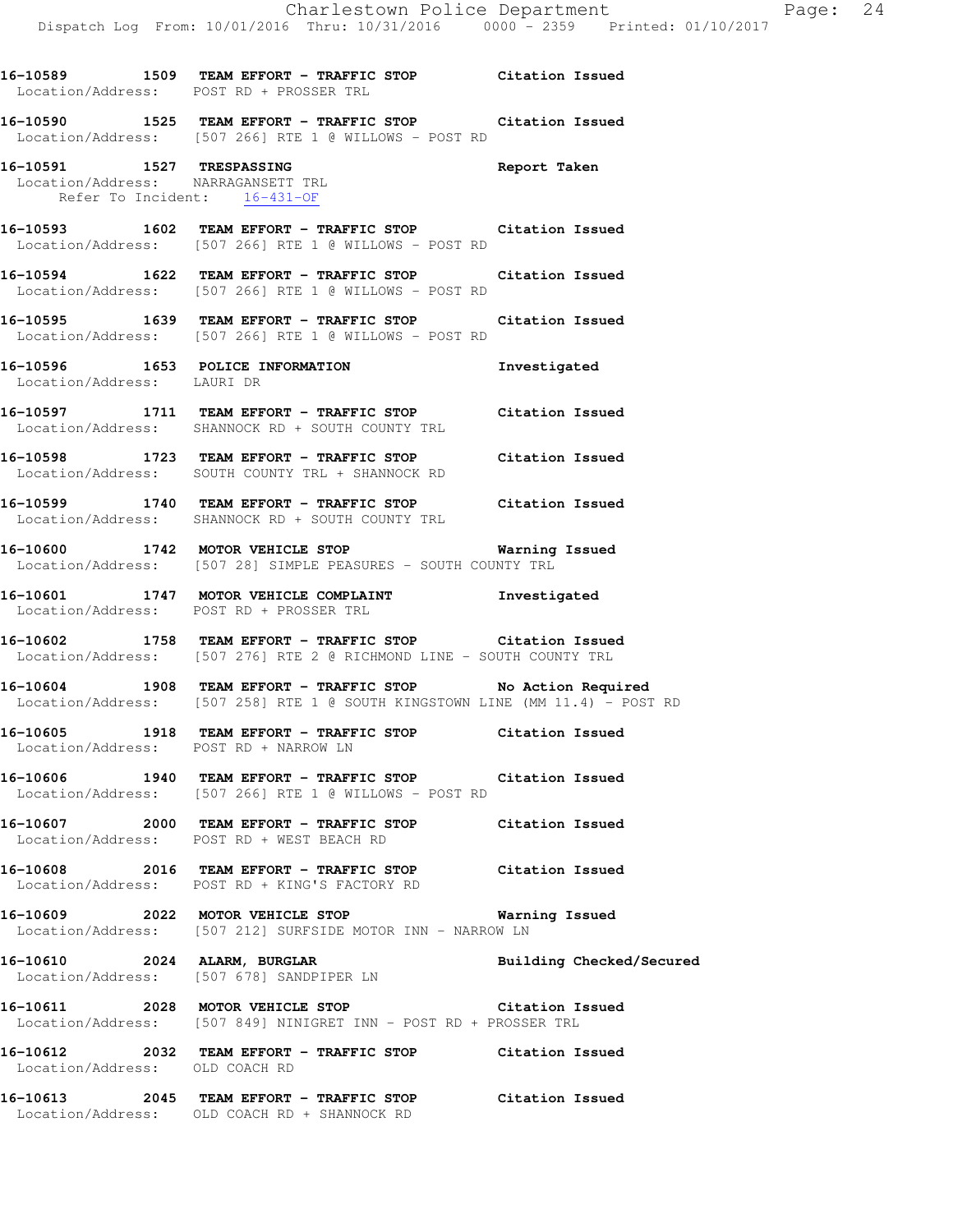Charlestown Police Department Fage: 25 Dispatch Log From: 10/01/2016 Thru: 10/31/2016 0000 - 2359 Printed: 01/10/2017 **16-10614 2057 DOMESTIC/Assault/Diso/Other Transported to Hospital**  Location/Address: [507 841] BREACHWAY GRILL - CHARLESTOWN BEACH RD Refer To Arrest: 16-148-AR Arrest: BARTHOLOMA, TONY D Address: 19 QUAGNUT DR WAKEFIELD, RI Age: 31 Charges: DUI/DRUGS/ALCOHOL/1ST OFFENSE - B.A.C. UNKNOWN Refusal to Submit to Chemical Test - 2nd Violation Within 5 Years **16-10615 2103 OFFICER WANTED Services Rendered**  Location/Address: CAROLINA BACK RD **16-10616 2114 MOTOR VEHICLE COMPLAINT Could Not Locate**  Location/Address: [507 258] RTE 1 @ SOUTH KINGSTOWN LINE (MM 11.4) - POST RD **16-10617 2133 ASSIST CITIZEN Services Rendered**  Location/Address: CAROLINA BACK RD **16-10618 2240 TRESPASSING Services Rendered**  Location/Address: [507 235] NINIGRET INN - PROSSER TRL **For Date: 10/30/2016 - Sunday 16-10619 0034 DISTURBANCE/Music/Noise Investigated**  Location/Address: BOTKA DR **16-10628 0607 MOTOR VEHICLE STOP Warning Issued**  Location/Address: POST RD + GENERAL STANTON LN **16-10633 1036 MOTOR VEHICLE STOP Warning Issued**  Vicinity of: [507 261] RTE 1 @ STATE GARAGE (MILE MARKER 9.6) - POST RD **16-10635 1110 TEAM EFFORT - TRAFFIC STOP Citation Issued**  Location/Address: [507 266] RTE 1 @ WILLOWS - POST RD **16-10636 1123 TEAM EFFORT - TRAFFIC STOP Citation Issued**  Location/Address: [507 269] RTE 1 @ DRIVING RANGE - POST RD **16-10637 1225 TEAM EFFORT - TRAFFIC STOP Citation Issued**  Location/Address: SOUTH COUNTY TRL + SHANNOCK RD **16-10638 1227 ALARM, BURGLAR Building Checked/Secured**  Location/Address: SONQUIPAUG RD **16-10639 1238 TEAM EFFORT - TRAFFIC STOP Citation Issued**  Location/Address: [507 362] RTE 2 @ SUNOCO - SOUTH COUNTY TRL **16-10640 1250 TEAM EFFORT - TRAFFIC STOP Citation Issued**  Location/Address: [507 362] RTE 2 @ SUNOCO - SOUTH COUNTY TRL **16-10641 1311 TEAM EFFORT - TRAFFIC STOP Citation Issued**  Location/Address: [507 276] RTE 2 @ RICHMOND LINE - SOUTH COUNTY TRL **16-10642 1315 MOTOR VEHICLE STOP Warning Issued**  Location/Address: [507 261] RTE 1 @ STATE GARAGE (MILE MARKER 9.6) - POST RD **16-10643 1325 TEAM EFFORT - TRAFFIC STOP Citation Issued**  Location/Address: SOUTH COUNTY TRL + SAND PLAIN RD **16-10644 1338 TEAM EFFORT - TRAFFIC STOP Citation Issued**  Location/Address: SOUTH COUNTY TRL + BOTKA DR **16-10645 1347 MOTOR VEHICLE STOP Warning Issued**  Location/Address: POST RD + TAMANACO DR **16-10646 1352 SUSPICIOUS ACTIVITY/VEHICLE Investigated**  Location/Address: AUBURN DR **16-10647 1356 MOTOR VEHICLE STOP Citation Issued**  Location/Address: POST RD + TAMANACO DR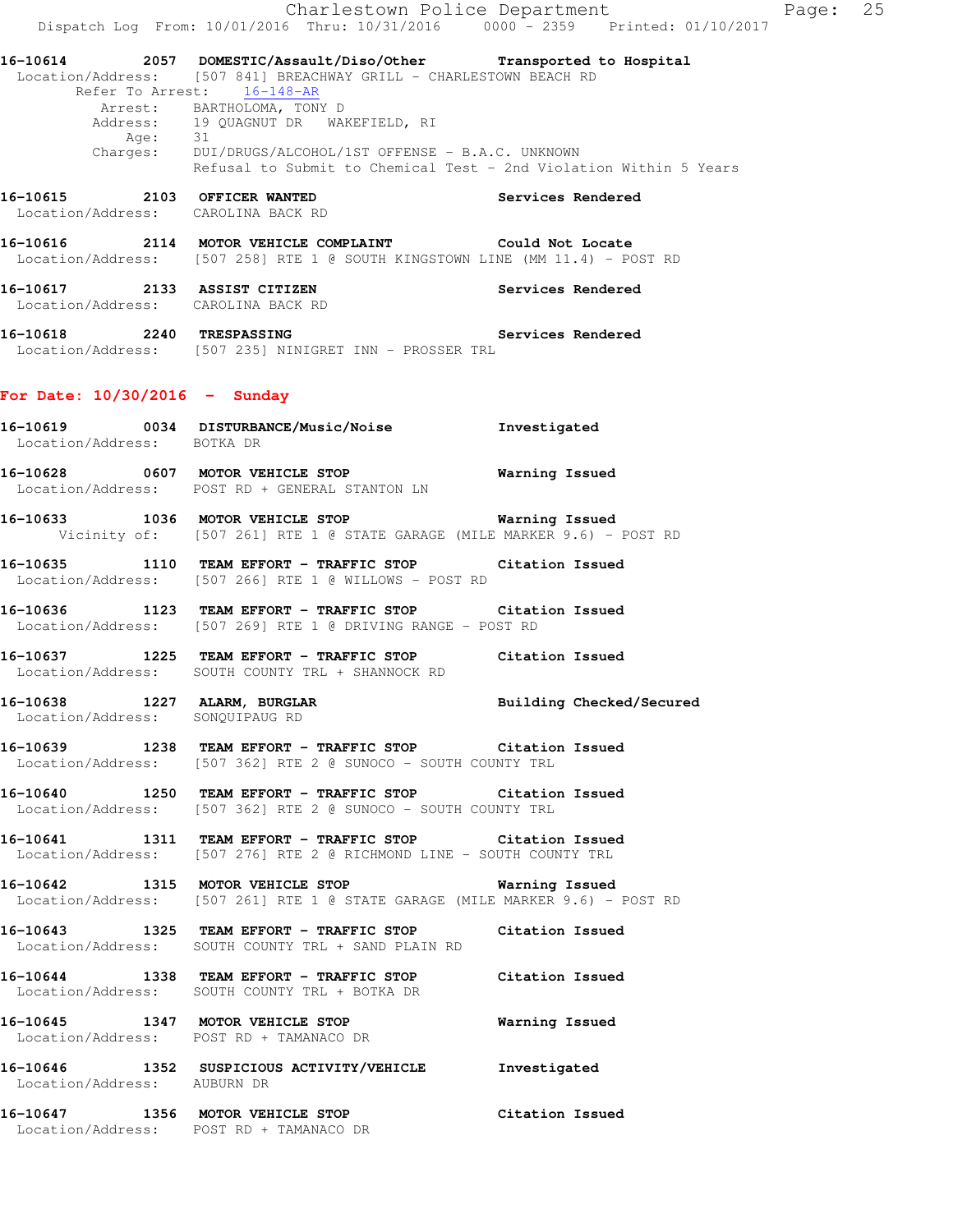**16-10648 1416 TEAM EFFORT - TRAFFIC STOP Citation Issued**  Location/Address: [507 266] RTE 1 @ WILLOWS - POST RD

**16-10649 1418 MOTOR VEHICLE STOP Citation Issued**  Location/Address: POST RD + TAMANACO DR **16-10651 1429 MOTOR VEHICLE STOP No Action Required** 

 Location/Address: POST RD + TAMANACO DR **16-10652 1446 MOTOR VEHICLE STOP Citation Issued**  Location/Address: POST RD + TAMANACO DR

**16-10653 1505 MOTOR VEHICLE STOP Citation Issued**  Location/Address: POST RD + TAMANACO DR

**16-10654 1524 MOTOR VEHICLE STOP Citation Issued**  Location/Address: POST RD + MEADOW LN

**16-10656 1619 MOTOR VEHICLE STOP Citation Issued**  Location/Address: SOUTH COUNTY TRL + BOTKA DR

**16-10657 1629 TRAFFIC CONTROL Citation Issued**  Location/Address: SOUTH COUNTY TRL + MAPLE LAKE FARM RD

**16-10659 1851 MOTOR VEHICLE STOP Investigated**  Location/Address: SHANNOCK RD + COLUMBIA HEIGHTS RD

**16-10660 1918 ROAD HAZARD/OBSTRUCTION Removed Hazard**  Location/Address: SHANNOCK RD + CEDAR MEADOWS RD

#### **For Date: 10/31/2016 - Monday**

**16-10669 0451 MVA - Minor Report Taken**  Location/Address: POST RD + SCHOOLHOUSE POND RD Refer To Accident: 16-154-AC

**16-10676 1001 MOTOR VEHICLE STOP Warning Issued**  Location/Address: [507 261] RTE 1 @ STATE GARAGE (MILE MARKER 9.6) - POST RD

**16-10681 1256 MOTOR VEHICLE STOP Warning Issued**  Location/Address: POST RD + FALCONE LN

**16-10682 1313 MOTOR VEHICLE COMPLAINT Investigated**  Vicinity of: SOUTH COUNTY TRL + NARROW LN

**16-10685 1520 TEAM EFFORT - TRAFFIC STOP Citation Issued**  Location/Address: [507 266] RTE 1 @ WILLOWS - POST RD

**16-10686 1536 TEAM EFFORT - TRAFFIC STOP Citation Issued**  Location/Address: [507 275] RTE 1 @ WESTERLY LINE - POST RD

**16-10687 1557 TEAM EFFORT - TRAFFIC STOP Citation Issued**  Location/Address: [507 266] RTE 1 @ WILLOWS - POST RD

**16-10688 1611 POLICE INFORMATION No Action Required**  Location/Address: POST RD + LAKESIDE DR

**16-10689 1614 SUSPICIOUS ACTIVITY/VEHICLE Services Rendered**  Location/Address: CEDAR MEADOWS RD

**16-10690 1617 MOTOR VEHICLE COMPLAINT Unfounded**  Location/Address: [507 275] RTE 1 @ WESTERLY LINE - POST RD

**16-10691 1635 TEAM EFFORT - TRAFFIC STOP Citation Issued**  Location/Address: POST RD + PROSSER TRL

**16-10692 1720 TEAM EFFORT - TRAFFIC STOP Citation Issued**  Location/Address: POST RD + PROSSER TRL